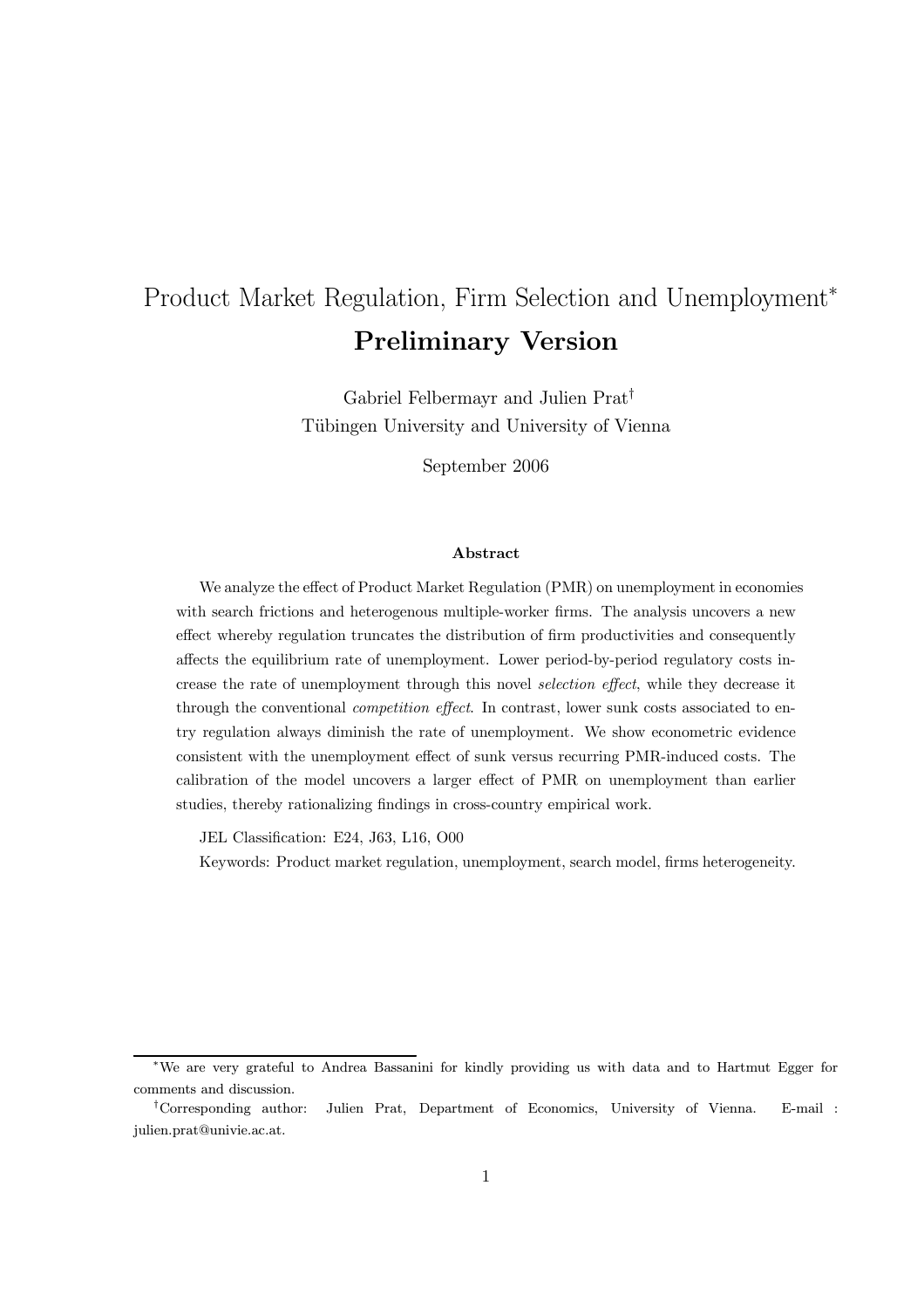## 1 Introduction

It is now conventional wisdom that institutional rigidities bear a large part of the blame for the poor performance of European labor markets. Determining which institutions matter has been the focus of an extensive literature. Its original emphasis was on labor market flexibility. Empirical evidence based on cross-country comparisons shows, however, that the evolutions of unemployment rates over time cannot be explained by changes in labor market regulations. This is why attention has recently been shifted to the identification of other important institutions.<sup>1</sup> Product Market Regulation (PMR henceforth) quickly emerged as a natural candidate.

Empirical cross-country studies document a robust and significantly positive relationship between PMR and unemployment.<sup>2</sup> Theory links this finding to the *competition effect* of regulations: since barriers to entry discourage entrepreneurship, incumbent firms enjoy higher market power and therefore restrict output so as to maximize profits. This in turn depresses labor demand and raises the rate of unemployment (Blanchard and Giavazzi, 2003). Recently, Ebell and Haefke (2006) have introduced this feature into a dynamic search model of unemployment. Disappointingly, they find little support for a quantitatively strong PMR unemployment nexus mediated by the competition effect.

This paper reconciles the evidence with the theory by introducing firms with heterogenous productivities. This extension allows us to uncover an additional selection effect whereby PMR truncates the distribution of firms' productivities and consequently affects the level of employment. We show that aggregate labor demand is a positive function of the firms' average productivity because more efficient firms are better able to sustain important recruitment costs. For a given level of wages they post more vacancies, so that unemployment is lower when average productivity is higher.

In order to analyze this mechanism, we propose a dynamic equilibrium model with monopolistic competition in the goods market and search frictions in the labor market. To achieve maximum transparency on the novel elements of the model, the theoretical part of the paper is focused on the effect of PMR for firm selection rather than for market power. This allows us to show that the *selection effect* arises from a different origin than the *competition effect* previously analyzed in the literature. As in the standard Mortensen-Pissarides framework, search frictions are captured by an aggregate matching function.<sup>3</sup> An additional complication of the model is

<sup>&</sup>lt;sup>1</sup>See Blanchard (2005) for an analysis covering the evolution over the last decades of research about the determinants of unemployment.

<sup>&</sup>lt;sup>2</sup>See Bassanini and Duval  $(2006)$  for an extensive survey.

 $3$ This assumption distinguishes our approach from the recent paper by Egger and Kreickemeier (2006). They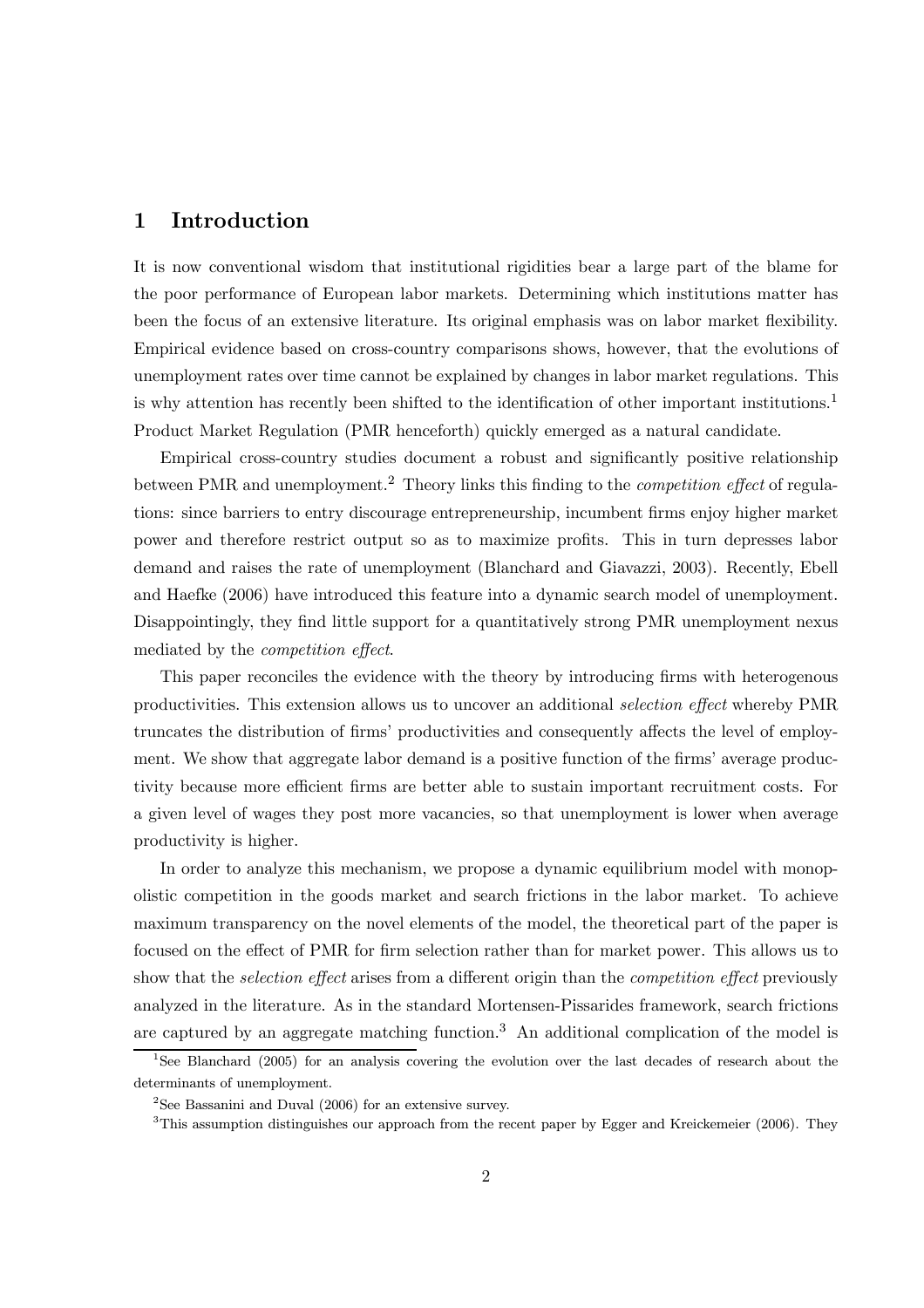due to the fact that firms enjoy market power. Thus marginal revenues are a decreasing function of the number of employees. As explained in Bertola and Caballero (1994) and Stole and Zwiebel (1996a), this generates an over-employment effect. Because of this additional mechanism, analyzing the problem of the firm in a stochastic environment quickly raises daunting difficulties.<sup>4</sup> Nevertheless, as shown by Ebell and Haefke (2006), when the idiosyncratic productivity remains constant over time, the problem of the firm remains tractable. Using similar derivations, we are able to solve the model in closed form and to derive clear-cut results.

Our model differs from the one laid-out in Ebell and Haefke (2006) because, for the selection effect to be relevant, we clearly need to introduce firm heterogeneity. We achieve this by embedding search frictions and individual wage bargaining into Melitz's (2003) model of industry equilibrium with heterogenous firms. As in Melitz (2003), firms are ex-ante identical, but differ ex-post with respect to their productivity. This hypothesis is supported by extensive empirical evidence substantiating the existence of significant and persistent productivity differences across firms.<sup>5</sup> The timing of the model is such that firms learn about their productivity only after developing a new variety. They first face the decision on whether to incur the sunk cost of inventing a new variety, and then, once uncertainty is resolved, whether to enter the market. The selection effect arises from the fact that only sufficiently productive firms will be active in equilibrium. Hence, two types of costs are important: (i) sunk *start-up costs*, related to the introduction of new varieties, and (ii) period-by-period flow fixed costs associated to the production process and red tape.

We find that these two types of PMR have opposite effects on employment. On the one hand, the *selection effect* is stronger, the larger the *fixed costs* are. Hence they need not be bad for employment. On the other hand *start-up costs* have a negative *selection effect* because they alleviate the congestion of the labor market. By lowering the competition between incumbent firms, barriers to entry allows inefficient producers to avoid bankruptcy. This implies that the impacts of start-up and fixed costs on the rate of unemployment are positive and negative, respectively.

Following the theoretical analysis of the selection effect, we embed our model in a more general formulation where firms' market power is a function of the number of competitors. We do not consider search frictions but instead introduce efficiency wages into Melitz's (2003) model. Their analysis focuses on the effect of trade liberalization on wage inequality. In their framework, unemployment is invariant to changes in PMR.

<sup>4</sup>See Bertola and Garibaldi (2001), Cahuc et al. (2004) and Koeniger and Prat (2006).

 $5$ See, for example, Cabral and Mata (2003), and in the context of international trade, Del Gatto et al. (2006).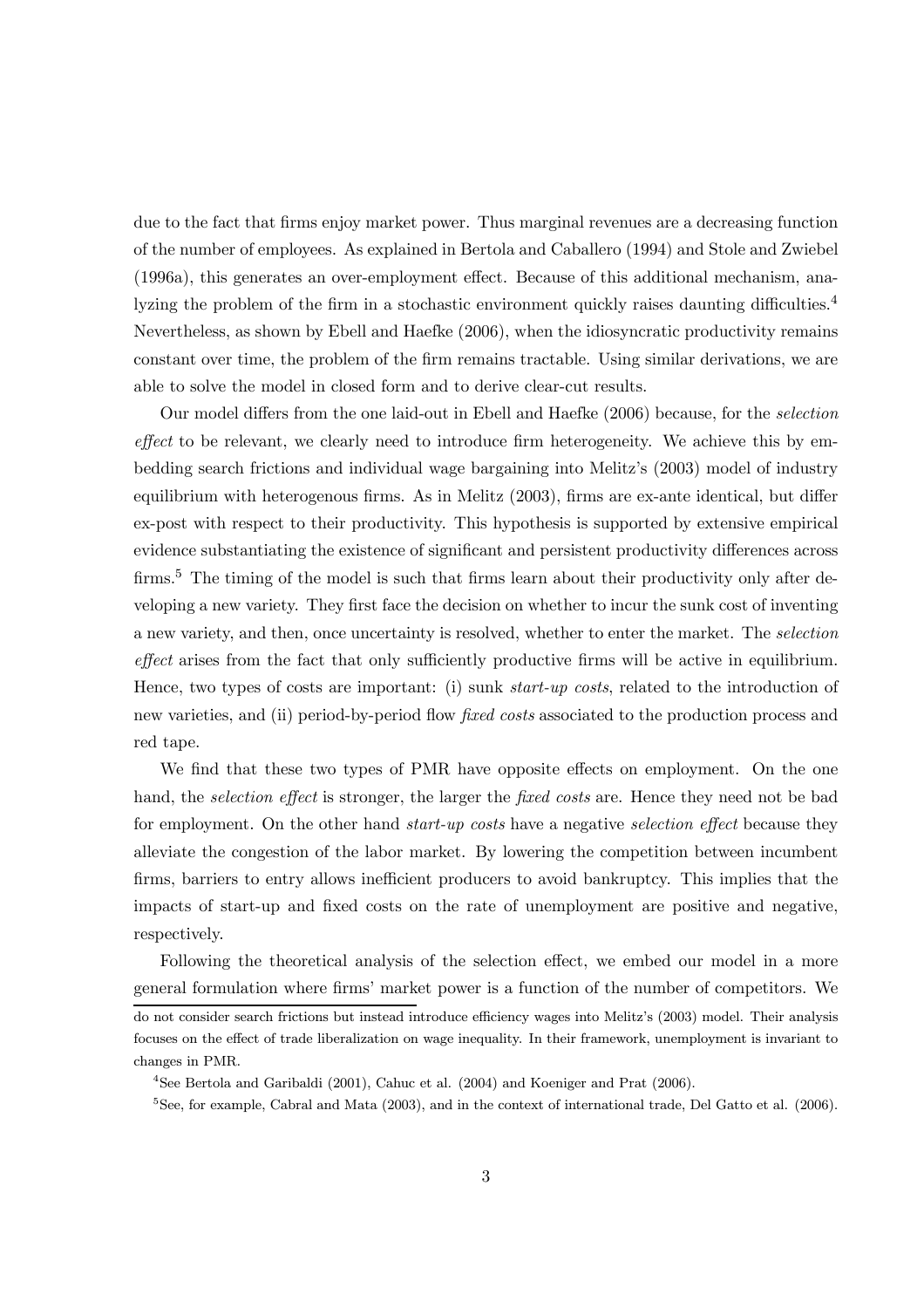calibrate the model to the US economy and show that PMR affect unemployment outcomes mainly through the selection channel. This finding complements the work by Ebell and Haefke (2006), who show that the PMR affects unemployment only marginally through the competition effect.

Finally, we provide some evidence from cross-country regressions. Using data on administrative regulatory costs compiled by Conway et al. (2005), we are able to show that sunk regulatory startup costs positively affect unemployment rates, while we do not find any influence of flow fixed costs (proxied by red-tape costs). This finding is in line with our model. Considering the partial derivatives of unemployment rates with respect to flow fixed costs we uncover an inversely U-shaped pattern, which is consistent with our theory.

The remainder of the paper is organized as follows. Section 2 introduces the theoretical setup, section 3 characterizes the simultaneous equilibrium on product and labor markets and offers comparative statics, section 4 calibrates the model towards U.S. data, section 5 provides some econometric cross-country evidence, and section 6 concludes.

# 2 The model

#### 2.1 Setup

Final output producers. There is a single final consumption good, Y. Labor is the unique factor of production. It is inelastically supplied by a mass of worker-consumers that we normalize to unity without loss of generality. The agents utility is linear in Y . Using a continuum of intermediate inputs, a large number of firms produce the final consumption good under conditions of perfect competition.

Denoting the quantity of such an input  $q(\omega)$ , we posit the following production function

$$
Y = \left[ M^{-(1-\rho)} \int_{\omega \in \Omega} q(\omega)^{\rho} d\omega \right]^{\frac{1}{\rho}}, 0 < \rho < 1,
$$
 (1)

where the measure of the set  $\Omega$  is the mass M of available intermediate inputs. The normalization by  $M^{-(1-\rho)}$  implies that an increase in the variety of intermediate inputs does not improve the efficiency of the production process. This assumption is necessary to rule out scale effects which would generate a negative correlation between unemployment and the size of the economy. Since empirical evidence does not document such a relationship, scale effects are not a desirable property of the model. Notice that the production technology would be identical to the one considered in Blanchard and Giavazzi (2003), if we allowed  $\rho$  to be an increasing function of the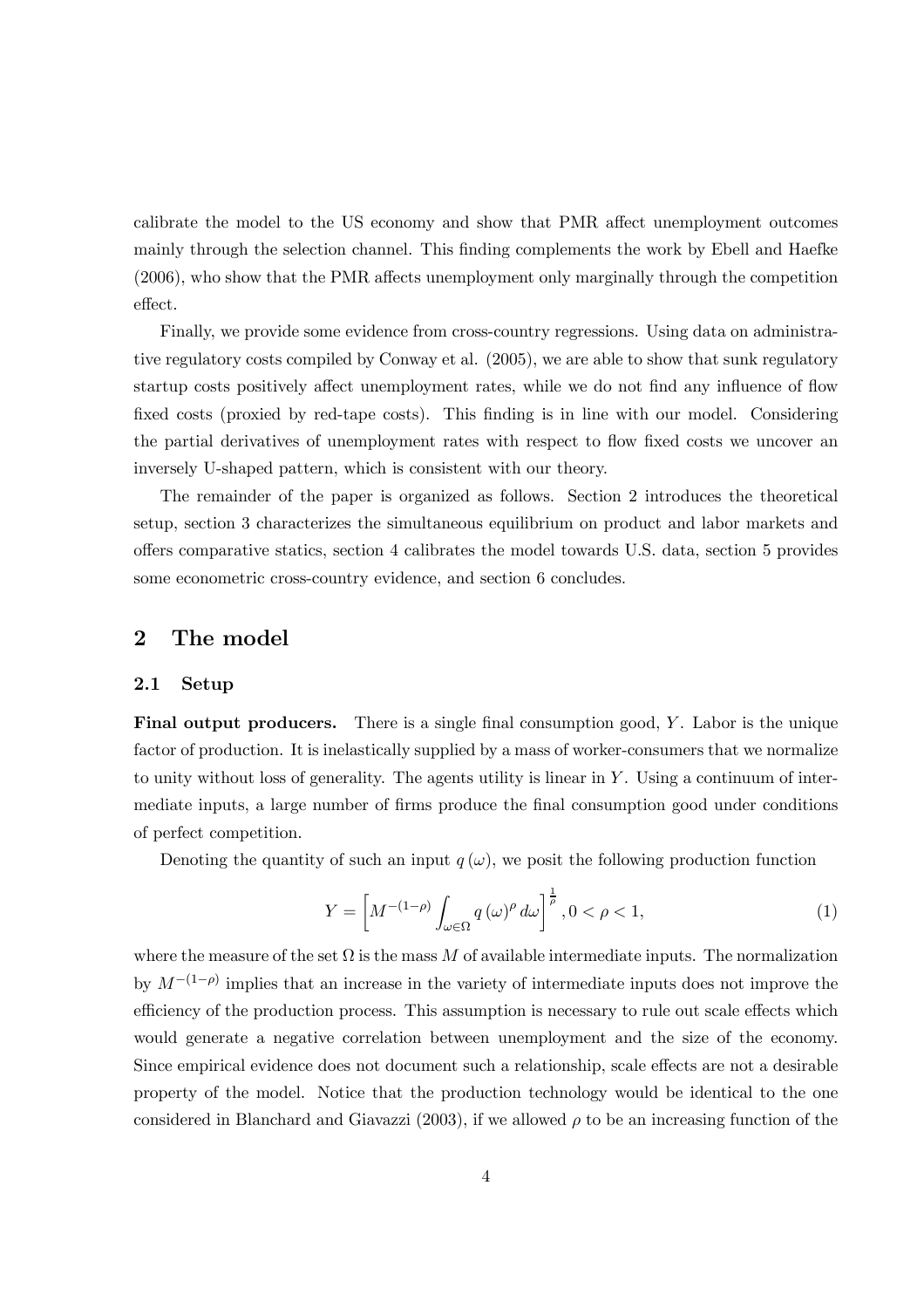number of producers. We will consider this extension in section 5.2, but until then we focus on the selection effect by neutralizing the potential interactions between market power and firm entry. The price index associated to (1) is

$$
P = \left[\frac{1}{M} \int_{\omega \in \Omega} p(\omega)^{1-\sigma} d\omega\right]^{\frac{1}{1-\sigma}},\tag{2}
$$

where  $\sigma \equiv 1/(1 - \rho)$  denotes the elasticity of substitution between any two varieties of inputs, and  $p(\omega)$  is the price of input  $\omega$ . We choose the final output good as the numéraire good so that  $P = 1$ . Given this normalization, the profit maximizing quantities of intermediate inputs is given by

$$
q(\omega) = \frac{Y}{M} p(\omega)^{-\sigma}.
$$
\n(3)

Intermediate inputs producers. At the intermediate inputs level, a continuum of monopolistically competitive firms produce each a unique variety. Hence, we may index firms by  $\omega$ . Firms differ with respect to their labor productivity  $\varphi(\omega)$ . Production features increasing returns to scale, with  $l(\omega) = q(\omega)/\varphi(\omega)$  the conditional labor demand of firm  $\omega$ . Following Blanchard and Giavazzi (2003), we assume that each period firms incur two types of flow fixed costs:  $f<sub>T</sub>$ , which denotes a minimum input required for positive production values and which is essentially a parameter of technology, and  $f_R$ , which is related to administrative regulatory costs. These costs are identical across firms and take the form of the final output good (the numéraire). Analytically, both types of costs have similar economic effects; hence, we lump them together into a single parameter  $f = f_T + f_R$ . Denoting  $w(\omega)$  the wage rate of firm  $\omega$  in terms of the numéraire, total production costs are given by

$$
c(\omega) = w(\omega) \frac{q(\omega)}{\varphi(\omega)} + f.
$$
\n(4)

Labor market. We introduce search frictions into the labor market. Following the searchmatching literature, we postulate that marginal recruitment costs are increasing at the aggregate level because of congestion externalities. From the point of view of the firm, however, the cost of recruiting a worker is constant. We assume that the aggregate matching function exhibits constant returns to scale so that the contact rates between firms and workers solely depend on the ratio  $\theta$  of vacancies, v, to job seekers, u. Firms post vacancies which are filled at the rate  $m(\theta)$ . The vacancy filling rate  $m(\theta)$  is a decreasing function of the tightness parameter  $\theta$ . The cost of posting vacancies is proportional to the parameter c. Increasing employment by  $\triangle$  entails spending  $\Delta (c/m(\theta))$  in recruitment cost. The adjustment cost function for labor is therefore linear and depends on aggregate condition through  $m(\theta)$ .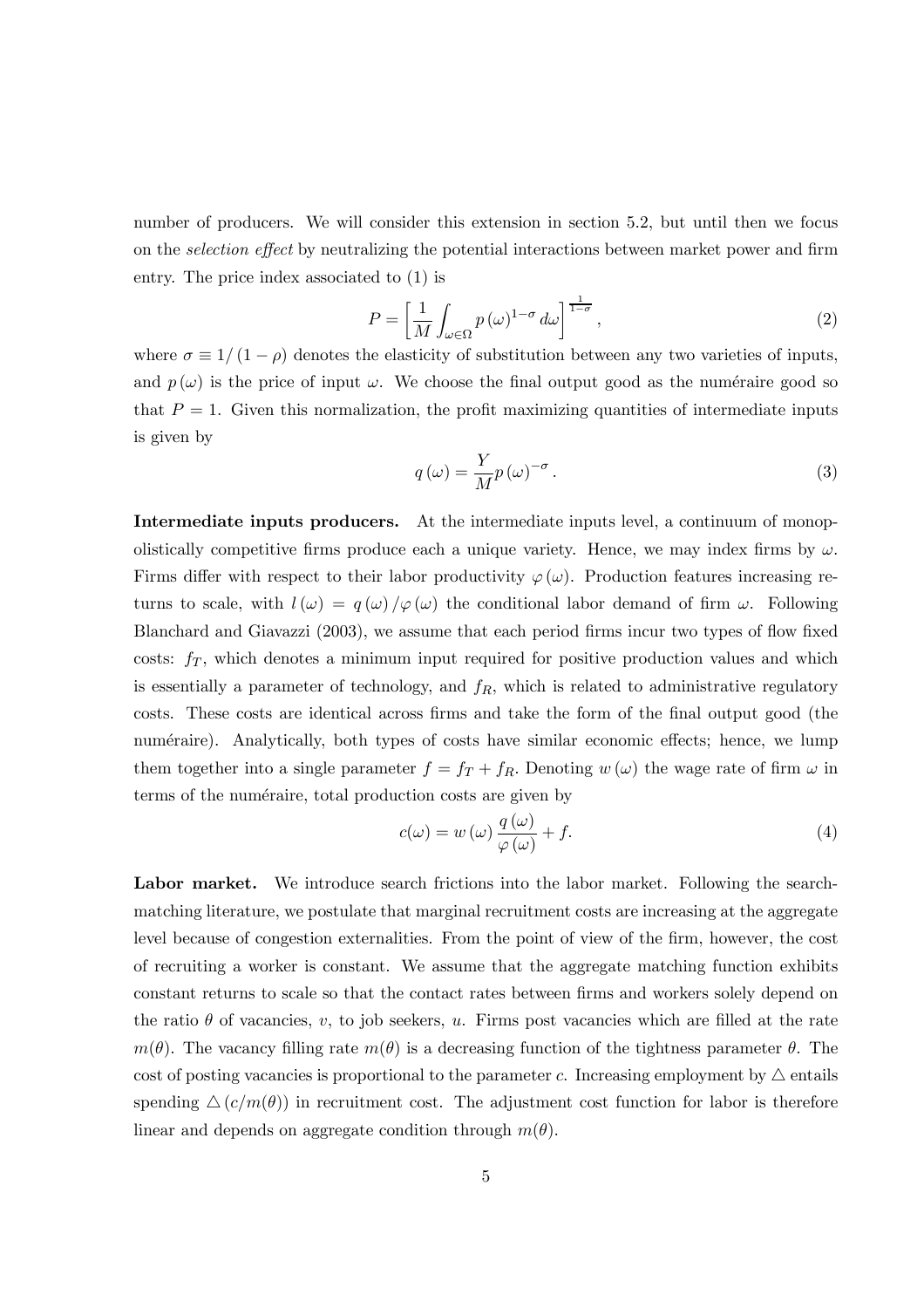#### 2.2 Pricing behavior on product markets

Intermediate producers exit the market at the exogenous rate  $\delta$ . Jobs are also destroyed because of match-specific shocks which occur at the rate  $\chi$ . Under the assumption that these two sources of job separation are independent, the actual rate of job separation is equal to  $\delta + \chi$ . When bargaining over the wage of a new worker, firms act as monopsonist. They take into account how the marginal worker affects the wages of workers already employed. The market value of an intermediate producer with productivity  $\varphi$  is therefore given by

$$
J(l,\varphi) \equiv \frac{\pi(l,\varphi)}{r+\delta} = \frac{p[q(l)]q(l) - w(l)l - \left(\frac{c}{m(\theta)}\right)\chi l - f}{r+\delta}
$$

$$
= \frac{\left(\frac{Y}{M}\right)^{\frac{1}{\sigma}}(\varphi l)^{\rho-1} - w(l)l - \left(\frac{c}{m(\theta)}\right)\chi l - f}{r+\delta}, \tag{5}
$$

where  $\pi(l,\varphi)$  is firm  $\varphi'$ s profits, r is the exogenous discount rate and the dependence of l on  $\varphi$ is understood. The second line takes into account the firm's production and demand function. We can now write the asset value of a marginal worker as

$$
\frac{\partial J(l,\varphi)}{\partial l} = \frac{1}{r+\delta} \left[ \rho \varphi \left( \frac{Y}{M} \right)^{\frac{1}{\sigma}} (\varphi l)^{\rho-1} - \left( \frac{c}{m(\theta)} \right) \chi - w(l) - w'(l) l \right]. \tag{6}
$$

The first term in the square brackets corresponds to marginal revenues, the second term to steady-state mobility costs, while the third and fourth term give the marginal costs of expanding the labor force. The cost of the marginal worker differs from the wage since the firm takes into account the effect of additional employment on the wage of inframarginal workers. As explained in Bertola and Caballero (1994) and Stole and Zwiebel (1996a; 1996b), this will lead to "overemployment" relative to the benchmark case where the firm takes the wage as given.

Finally, notice that profit maximization implies that the firm sets the asset value of the marginal worker equal to the recruitment cost. Hence,

$$
p(l, \varphi) = \frac{1}{\rho \varphi} \left[ w(l) + w'(l) \, l + \left( \frac{c}{m(\theta)} \right) (r + \delta + \chi) \right],\tag{7}
$$

where  $p(l, \varphi) = \left(\frac{Y}{M}\right)$  $\int_{0}^{\frac{1}{\sigma}} (\varphi l)^{\rho-1}$ . Without search frictions and local monopsony power of the firm, marginal costs would just be  $w/\varphi$ . In the present case, this term is augmented by the over-employment effect and recruitment costs.

## 2.3 Wage bargaining

Let  $E(\varphi)$  and U denote the asset values of a worker employed at a firm with productivity  $\varphi$ and of an unemployed worker, respectively. The advantage of holding a job over unemployment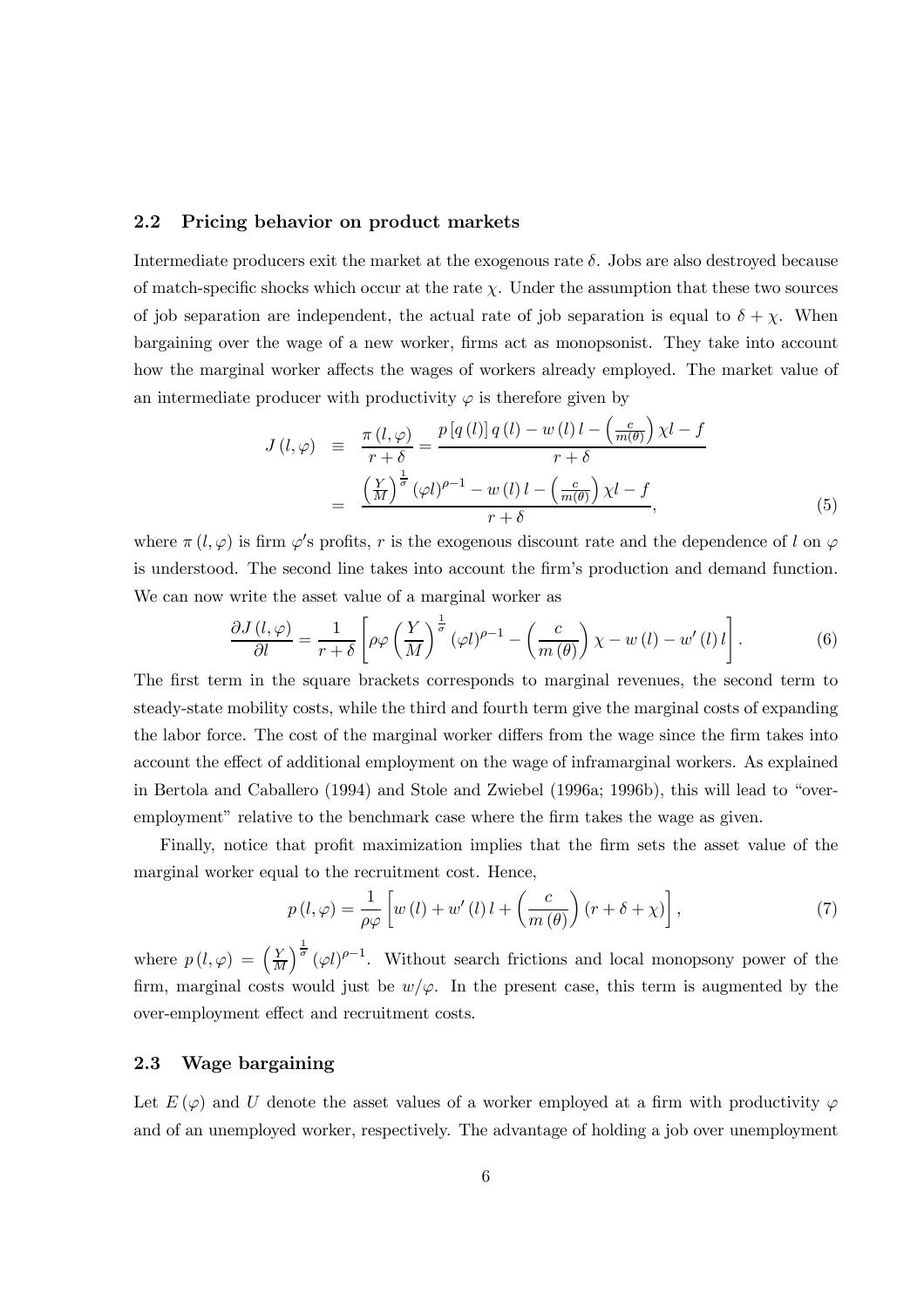is equal to the difference between the wage rate and the opportunity cost of unemployment  $rU$ . The surplus from being employed by a firm with productivity  $\varphi$  is therefore given by

$$
E(\varphi) - U = \frac{w(\varphi) - rU}{r + \delta + \chi}.
$$
\n(8)

The firm negotiates individually with each of its employees. The alternating offer game is analyzed in Stole and Zwiebel (1996a). They show that its equilibrium is given by the Nashbargaining solution

$$
(1 - \beta) (E(\varphi) - U) = \beta \left( \frac{\partial J(l, \varphi)}{\partial l} - V \right), \tag{9}
$$

where V is the value of an unfilled vacancy and  $\beta \in [0,1]$  is the bargaining power of the worker.<sup>6</sup> Individual bargaining implies that each employee is treated as the marginal worker. This is why the value of the job is equal to the derivative of the firm's market value with respect to employment. In equilibrium, all profit opportunities are exploited and so firms post vacancies until  $V = 0$ . Reinserting (6) and (8) into (9), and solving for the first-order condition yields

$$
w(\varphi, l) = \beta \rho \varphi p(\varphi, l) + (1 - \beta) r U - \beta \frac{\partial w(\varphi, l)}{\partial l} l,\tag{10}
$$

where the notation has been changed in order to emphasize the nature of the conditioning. The first and second terms of the above expression is the Nash-weighted average of the worker's outside option  $rU$  and the average revenue per worker of the firm. The third term reflects the fact that (as long as  $\sigma < \infty$ ), the marginal revenue being bargained upon declines as more and more workers are employed.

Equation (10) is a linear differential equation in l whose solution is given by<sup>7</sup>

$$
w(\varphi) = (1 - \beta) rU + \beta \varphi p(\varphi) \left( \frac{\sigma - 1}{\sigma - \beta} \right).
$$

Reinserting this expression into (7), we obtain

$$
w(\varphi) = p(\varphi)\varphi\left(\frac{\sigma - 1}{\sigma - \beta}\right) - \left(r + \delta + \chi\right)\frac{c}{m(\theta)}.\tag{11}
$$

This equation is the counterpart of the Job Creation Curve in the standard search-matching model. Combining the two previous equations, we find that wages are constant across firms and

 ${}^{6}$ Explicitly modelling the bargaining game allows one to endogenize the bargaining power. As in Binmore et al. (1986),  $\beta$  is equal to the ratio of workers' to firms' discount factors.

<sup>&</sup>lt;sup>7</sup>See Ebell and Haefke (2006) for a detailed solution of this ODE by the method of variation of parameters. Note also the similarity of expression (10) to equation (17) in Bertola and Caballero (1994).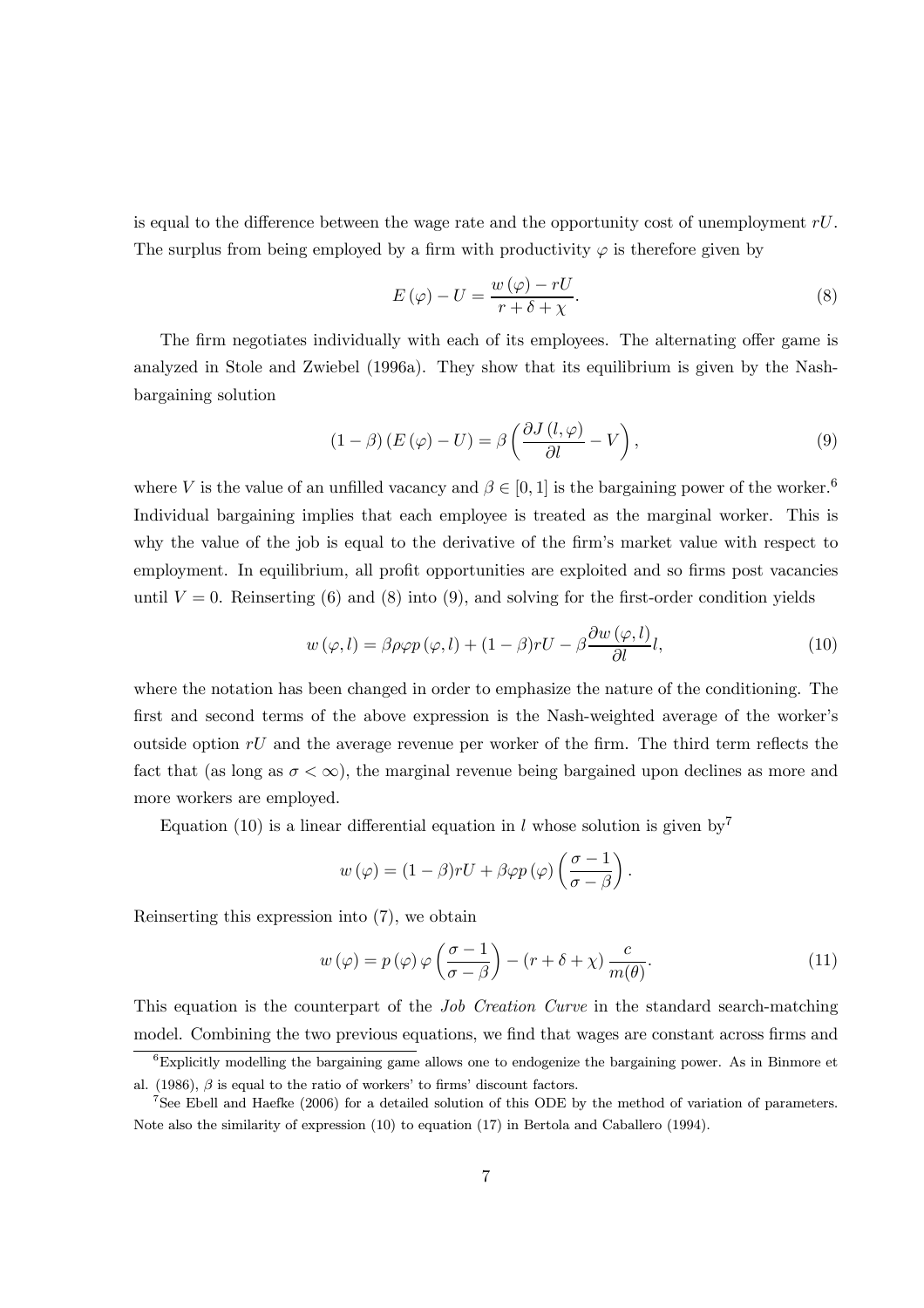equal to

$$
w = rU + \left(\frac{\beta}{1-\beta}\right)(r+\delta+\chi)\frac{c}{m(\theta)}.\tag{12}
$$

This equation is the counterpart of the *Wage Curve* in the standard search-matching model. Let us mention for future reference that equations (11) and (12) imply that prices are a linear function of  $\varphi$ , so that  $p(\varphi_1)\varphi_1 = p(\varphi_2)\varphi_2$ .

### 2.4 Firm entry and exit

The timing of the entry process is as follows: first, prospective entrants have to develop a new intermediate good variety. By sinking  $f_I$  units of the final output good, they acquire a new blueprint with certainty. We may refer to  $f_I$  to the cost of innovation, which is essentially a technological parameter. Once  $f_I$  is paid, firms set up shop. To do so, they have to pay an entry fee  $f_R$ , related to regulatory requirements. Only then do they learn about the productivity associated to their variety. Both  $f_I$  and  $f_R$  are sunk costs. Since their respective roles in the model are identical, we set  $f_E = f_I + f_R$  the total cost of entry. Sinking  $f_E$  give access to two things: a blueprint and a productivity draw. Baldwin (2005) suggests to "think of the entry-cum-lottery as a single innovation process".

As in Melitz (2003), the firm-specific value of  $\varphi$  is constant through time and uncorrelated to the destruction rate  $\delta$ , which is identical across firms. Firms draw their productivity from a sampling distribution with c.d.f.  $G(\varphi)$  and p.d.f.  $g(\varphi)$ . This distribution is known to prospective entrants. Free entry therefore requires that expected profits be zero. Since  $f_E$  is sunk, firms which happen to draw a low realization of  $\varphi$  will find it optimal not to start production at all. This gives a second relation, the zero cutoff profit (ZCP) condition, which ensures that the marginal entrant makes zero profits. Before turning to an analysis of these conditions, we need to define the average productivity level.

Let  $\mu(\varphi)$  denote the ex-post distribution of productivity of active firms, i.e., conditional on a productivity draw that makes entry into the market worthwhile. Denote the productivity of the marginal entrant by  $\varphi^*$ . Following Melitz (2003), we define an average productivity level  $\tilde{\varphi}$ , which has the property that the quantity  $q(\tilde{\varphi})$  is equal to average output per firm  $Y/M$ . Given the demand function (3), this choice implies  $p(\tilde{\varphi}) = P = 1$ . Using the proportionality of optimal prices to simplify the aggregate price index given in (2), we obtain an explicit expression for the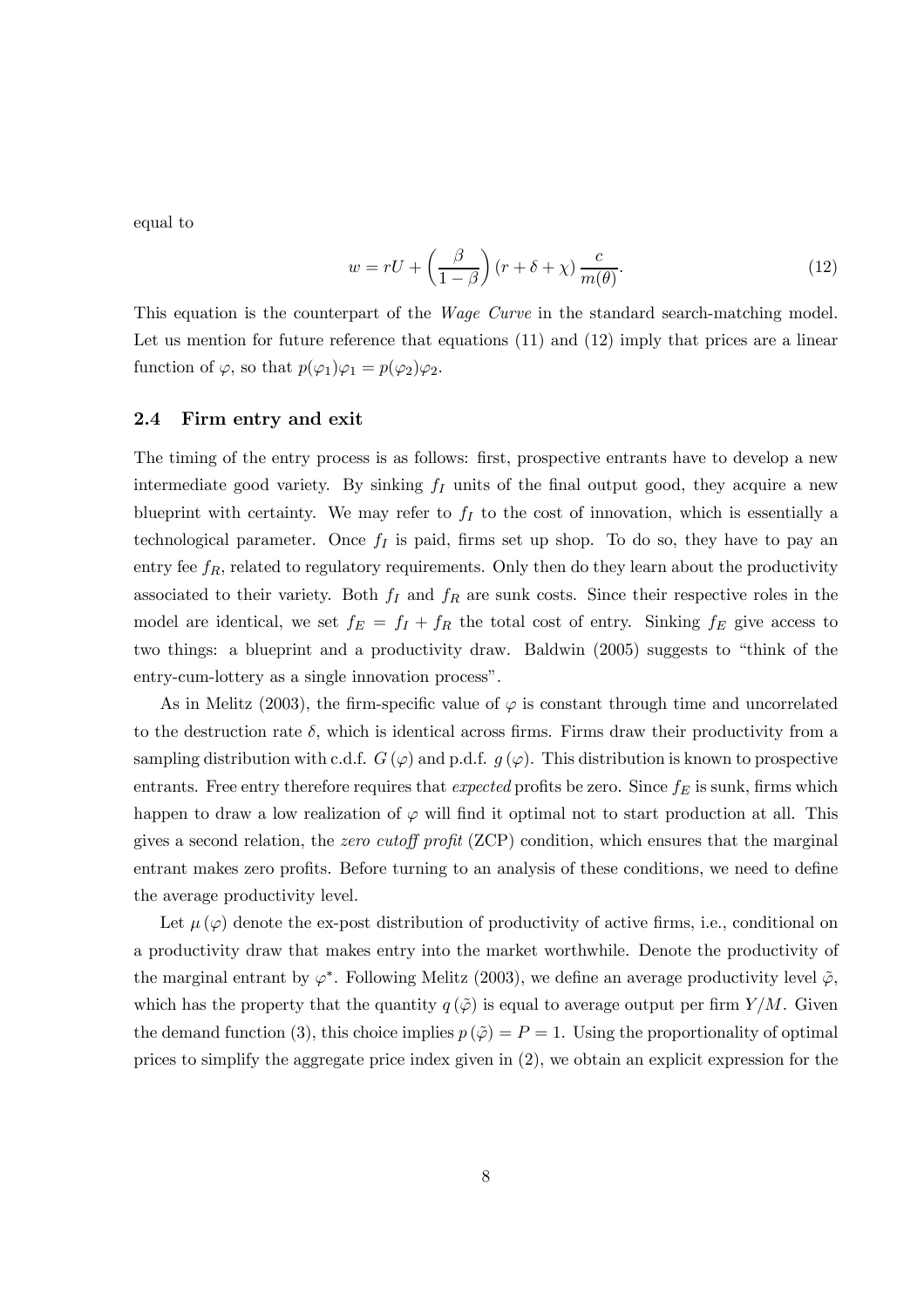average productivity level

$$
\tilde{\varphi}\left(\varphi^*\right) = \left[\int_0^{+\infty} \varphi^{\sigma-1} \mu\left(\varphi\right) d\varphi\right]^{\frac{1}{\sigma-1}} = \left[\frac{\int_{\varphi^*}^{+\infty} \varphi^{\sigma-1} g\left(\varphi\right) d\varphi}{1 - G\left(\varphi^*\right)}\right]^{\frac{1}{\sigma-1}}.\tag{13}
$$

where the second equality follows from the definition of  $\mu(\varphi)$ . The above expression gives a mechanical link between the average and the cutoff productivities,  $\tilde{\varphi}$  and  $\varphi^*$ , respectively. We have  $d\tilde{\varphi}(\varphi^*)/d\varphi^* > 0$  iff  $\tilde{\varphi} > \varphi^*$ , which is a regularity assumption that always holds in the present model. We may now use the definition of  $\tilde{\varphi}$  to analyze the zero cutoff profit and free entry conditions.

The market value of firms with a productivity above  $\varphi^*$  is positive. At the margin, the cutoff productivity  $\varphi^*$  is such that

$$
\frac{\pi\left(\varphi^*\right)}{r+\delta} - \frac{cl(\varphi^*)}{m(\theta)} = 0,\tag{14}
$$

since  $\pi(\varphi^*)$  is the stream of operating profits and  $l(\varphi^*)c/m(\theta)$  is the firm's expected recruitment costs at the time of startup. Given the demand function  $(3)$  and the equilibrium wage rate w paid by all firms, the operating profit of a firm with productivity  $\varphi$  is

$$
\pi(\varphi) = l(\varphi) \left( \tilde{\varphi} - w - \left( \frac{c}{m(\theta)} \right) \chi \right) - f \tag{15}
$$

The proportionality of prices enables us to relate the operating profits of the cutoff firm  $\varphi^*$  and of the average firm  $\tilde{\varphi}$  $-1$ 

$$
\frac{\pi(\tilde{\varphi}) + f}{\pi(\varphi^*) + f} = \frac{l(\tilde{\varphi})}{l(\varphi^*)} = \left(\frac{\tilde{\varphi}}{\varphi^*}\right)^{\sigma-}
$$

Reinserting this expression into (14) yields the zero cutoff profit (ZCP) condition

$$
\pi(\tilde{\varphi}) = (r + \delta) \left(\frac{c}{m(\theta)}\right) l(\tilde{\varphi}) + f\left(\left(\frac{\tilde{\varphi}}{\varphi^*}\right)^{\sigma - 1} - 1\right). \tag{ZCP}
$$

The free entry condition (FE) ensures that the expected discounted stream of profits of firms participating in the entry stage match the entry cost  $f_E$ . Thus free entry is satisfied when

$$
f_E = \int_{\varphi^*}^{+\infty} \left( \frac{\pi(\varphi)}{r+\delta} - \frac{cl(\varphi)}{m(\theta)} \right) g(\varphi) d\varphi = (1 - G(\varphi^*) \left( \frac{\pi(\tilde{\varphi})}{r+\delta} - l(\tilde{\varphi}) \left( \frac{c}{m(\theta)} \right) \right).
$$
 (FE)

Combining (ZCP) and (FE) we find that in equilibrium

$$
\left(\frac{\tilde{\varphi}}{\varphi^*}\right)^{\sigma-1} = (r+\delta)\frac{f_E/f}{1-G(\varphi^*)} + 1.
$$
\n(16)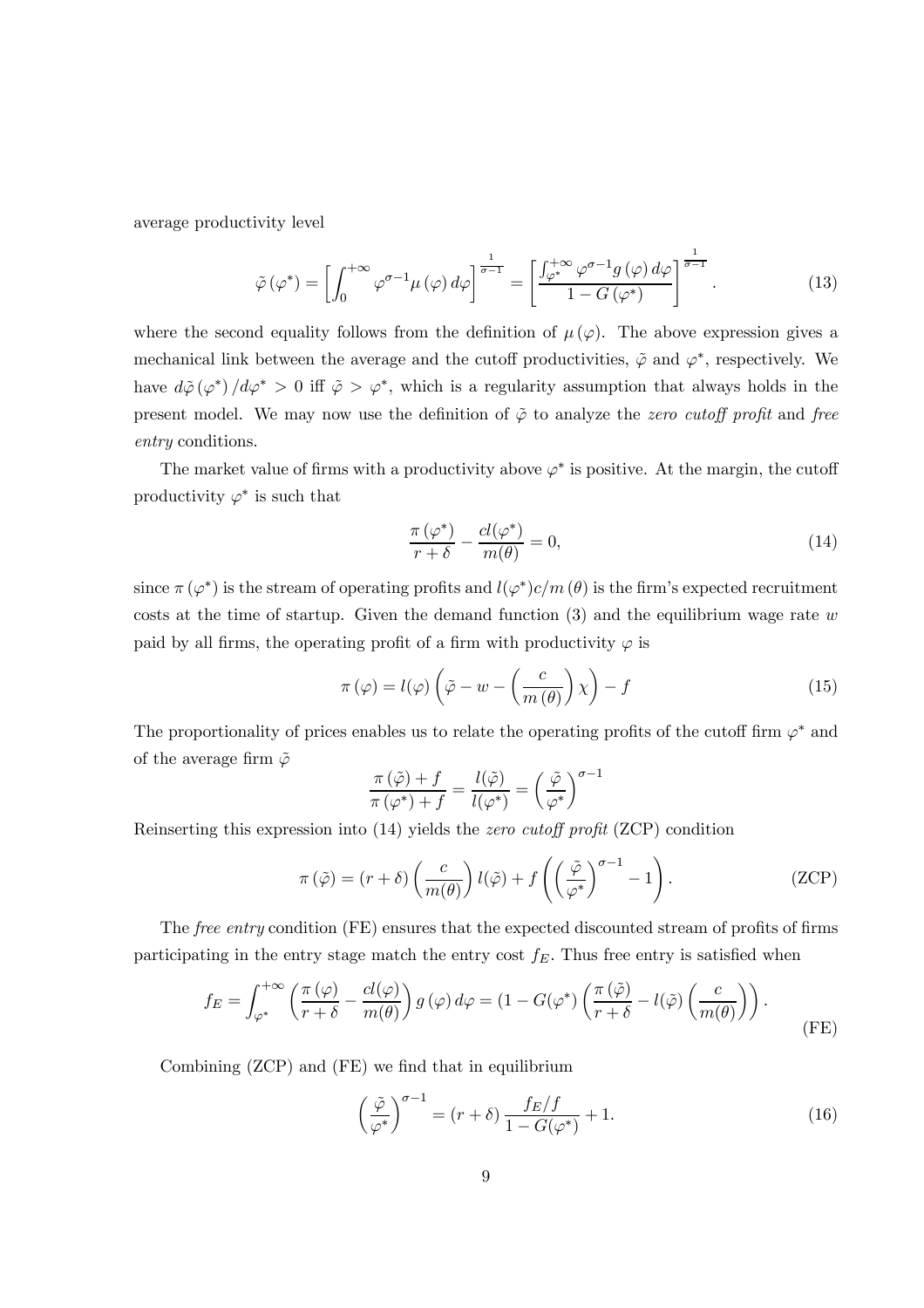

Figure 1: Equilibrium threshold productivity.

This condition is similar to equation (12) in Melitz (2003). It implies that, given the average productivity  $\tilde{\varphi}$ , there exists a unique cutoff productivity  $\varphi^*$  such that (FE) and (ZCP) are simultaneously satisfied. One can now use the definition of the average productivity given in (13) and combine it with (16) to jointly determine  $\tilde{\varphi}$  and  $\varphi^*$ .

The cut-off productivity is independent of the labor market tightness. On the other hand, it directly depends on both sunk entry costs and the flow fixed costs of production. To interpret their effects, it is useful to represent the equilibrium in the  $\{\tilde{\varphi}, \pi(\tilde{\varphi})\}$  space. Higher entry costs shift the *free entry* condition up. The new equilibrium moves along the downward-sloping  $(ZCP)$ locus so that  $\tilde{\varphi}$  decreases. Symmetrically, higher fixed costs of production raise the  $(ZCP)$ condition. But this has an opposite effect on  $\tilde{\varphi}$  since the (FE) locus is weakly increasing.<sup>8</sup> Hence, fixed costs of production increase the average productivity while entry costs decrease it.

The *selection effect* of fixed costs is quite intuitive: they reduce profits so that firms with a low productivity are forced to exit the market. The adverse selection effect of entry costs is not as straightforward. It arises because of a reduction in the competition between firms. The higher the entry costs, the less attractive it is for firms to try entering the market. Once the

<sup>&</sup>lt;sup>8</sup>When the sampling distribution is Pareto, as in section 5, the  $(FE)$  locus is actually horizontal. This, however, does not change the mechanisms analyzed in this paragraph.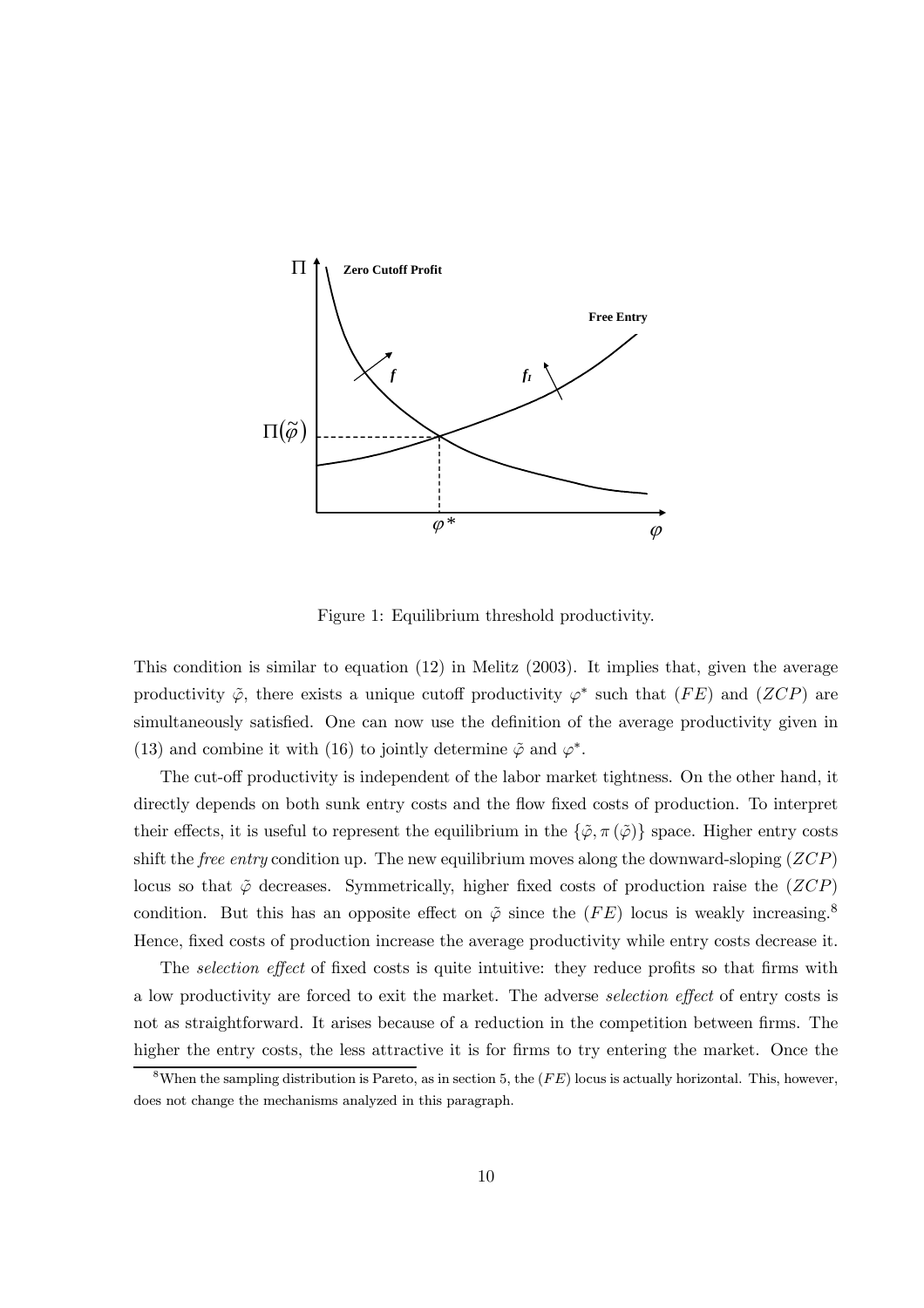entry costs are sunk, however, barriers to entry alleviate the competition between incumbent firms and so allows inefficient producers to remain in operation. As shown below, these opposite effects on  $\tilde{\varphi}$  have unambiguous implications for the rate of unemployment: the higher the fixed costs and the lower the entry costs, the smaller is the equilibrium rate of unemployment.

#### 2.5 The equilibrium

We have the following set of equilibrium conditions. First, the definition of the average productivity given in (13) together with (16) determines  $\tilde{\varphi}$  and  $\varphi^*$  as a function of exogenous parameters only. Given  $\tilde{\varphi}$ , the wage and job creation curves displayed in (11) and (12) can be solved jointly to yield equilibrium values of the wage rate w and labor market tightness  $\theta$ .

In order to express the equilibrium tightness as a function of the fundamental parameters, we decompose the asset equations for  $E$  and  $U$ 

$$
rU = b + \theta m(\theta) \int_{\varphi^*}^{+\infty} (E(\varphi) - U) \mu(\varphi) d\varphi,
$$
  

$$
rE(\varphi) = w + (\delta + \chi) (U - E(\varphi)).
$$

where  $b$  is the flow value of non market activity. Combining these two equations and noticing that  $\partial J(l, \varphi) / \partial l = (r + \delta)c/m(\theta)$ , we can solve for the opportunity cost of employment

$$
rU = b + \left(\frac{\beta}{1-\beta}\right)c\theta.
$$

Reinserting its value into (11), (12) and recognizing that the job creation curve simplifies further since our normalization lead to  $p(\varphi)\varphi = \tilde{\varphi}$ , we finally obtain

$$
W: w(\varphi) = b + \left(\frac{\beta}{1-\beta}\right)c\theta + \left(\frac{\beta}{1-\beta}\right)(r+\delta+\chi)\frac{c}{m(\theta)},
$$
  
\n
$$
JC: w(\varphi) = \tilde{\varphi}\left(\frac{\sigma-1}{\sigma-\beta}\right) - (r+\delta+\chi)\frac{c}{m(\theta)}.
$$
\n(17)

The Job Creation (JC) condition is a decreasing function of  $\theta$  whereas the Wage (W) curve is increasing. Thus, as long as  $b < \tilde{\varphi} \left( \frac{\sigma - 1}{\sigma - \beta} \right)$  $\sigma$ −β ), there exists a unique equilibrium labor market tightness. Once  $\theta$  is known, the unemployment rate can be solved for via the standard Beveridge curve

$$
u = \frac{\delta + \chi}{\delta + \chi + \theta m(\theta)}.
$$
\n(18)

The JC curve provides a relationship between average productivity and the wage rate, thereby allowing changes in the composition of firms to affect the equilibrium tightness. A higher average productivity  $\tilde{\varphi}$  shifts the JC curve up and leaves the W curve unchanged. It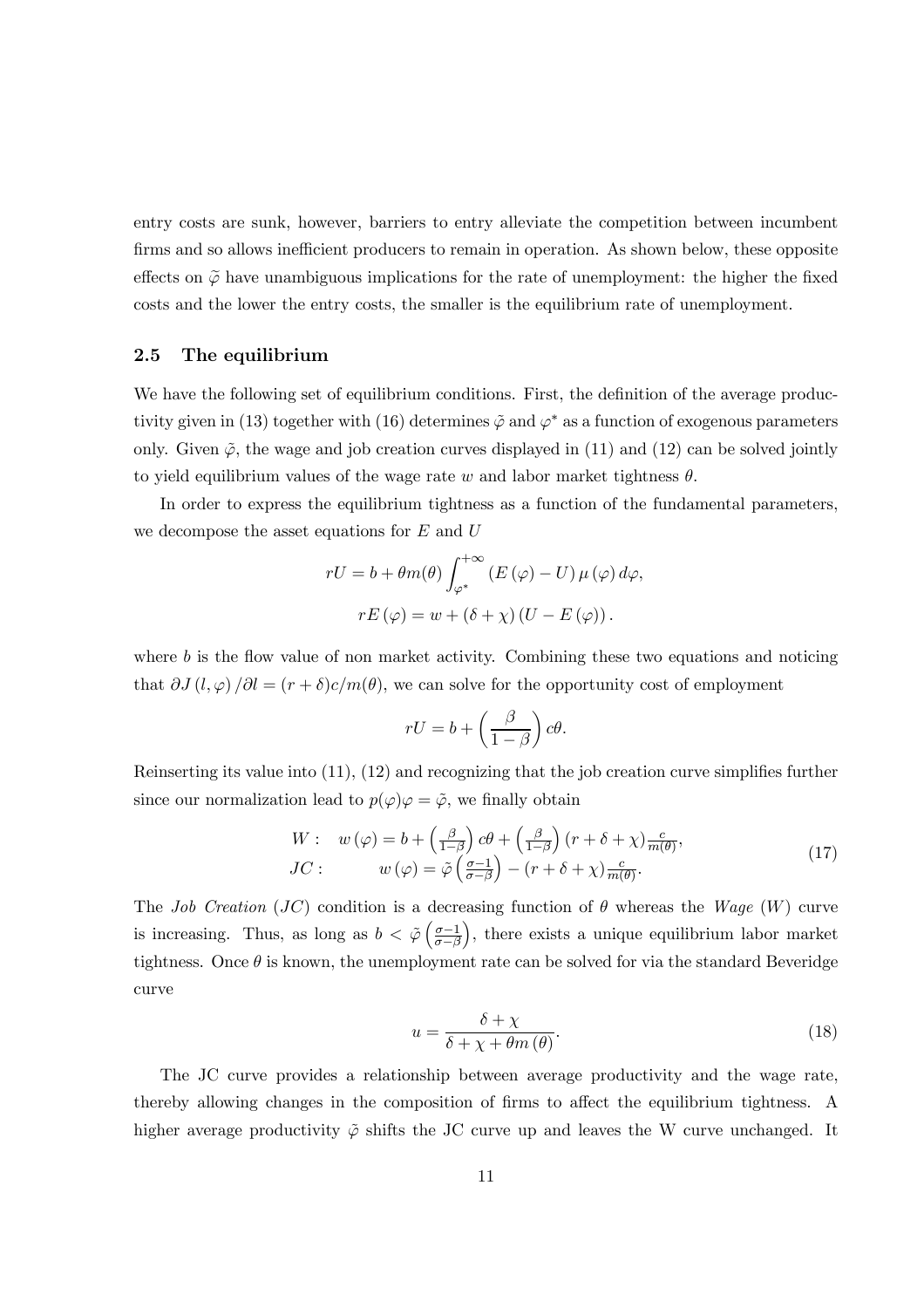

Figure 2: Equilibrium labor market tightness.

follows that  $\tilde{\varphi}$  raises  $\theta$  and so lowers the rate of unemployment. The economics behind this finding is intuitive: as the average productivity increases, active firms post more vacancies.<sup>9</sup> This selection effect naturally leads to a higher equilibrium tightness.

On the other hand, the labor share of aggregate output does not directly depend on the firms' composition. To see this, multiply both sides of  $(W)$  by  $(1 - u)$ . Recognizing that  $\tilde{\varphi}(1-u) = Y$ , we find that the sum of wage payments equals a share,  $(\sigma - \beta) / (\sigma - 1)$ , of total revenues net of recruitment costs. When workers have no bargaining power, the labor share is equal to  $(\sigma - 1)/\sigma = \rho$  as in model without search frictions. For general values of  $\beta$ , the labor share is superior to  $\rho$ , because of the over-employment effect.

We close the characterization of the equilibrium by deriving the equilibrium mass of operating firms. First, we use the ZCP condition to solve for the average value of employment. Reinserting the expression of firm's profits (15) into (14), we obtain

$$
l(\varphi^*)\left(\tilde{\varphi} - w - (r + \delta + \chi)\frac{c}{m(\theta)}\right) = f.
$$

<sup>9</sup>Notice that this mechanism is similar to the effect of an increase in the match productivity in the standard search-matching model (see Pissarides, 2000; page 20). Yet, it does not lead to the same undesirable negative correlation between growth and unemployment.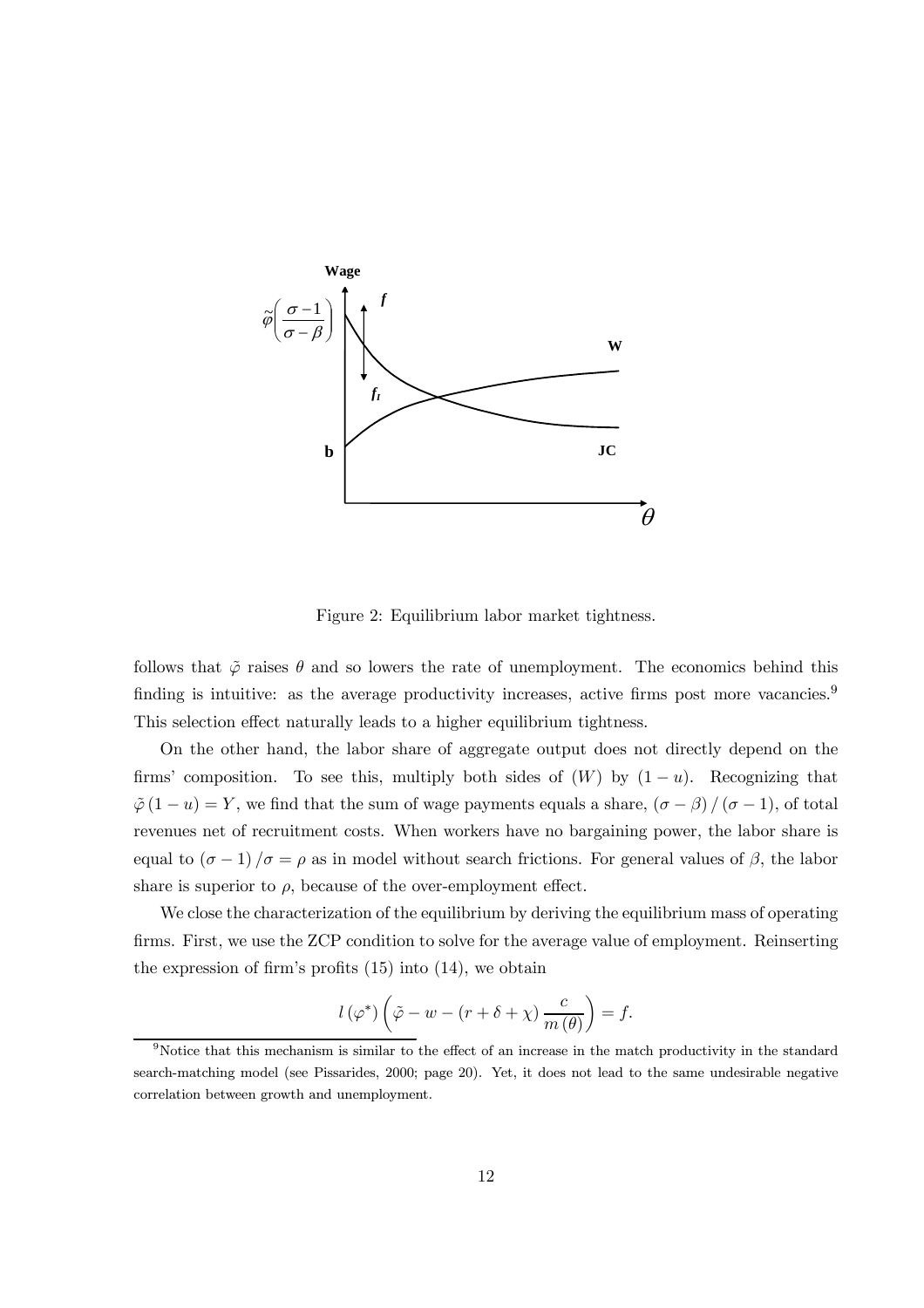Inserting the JC condition (17) and recognizing that  $l(\varphi) = (\varphi/\varphi^*)^{\sigma-1} l(\varphi^*)$ , we find

$$
l(\varphi) = \left(\frac{\varphi}{\varphi^*}\right)^{\sigma-1} \left(\frac{f}{\tilde{\varphi}}\right) \left(\frac{\sigma-\beta}{1-\beta}\right). \tag{19}
$$

Finally, we can determine the mass of operating firms by exploiting the labor market equilibrium condition  $Ml(\tilde{\varphi})=1-u$ . Note that we need not worry about the resource constraint of the economy, since market clearing on the market for final output goods is taken care of by Walras law plus our normalization assumption.

## 3 Quantitative analysis

In this section, we parametrize the model to match the statistics of interest for the U.S. economy. Then we perform some comparative statics in order to analyze the effect of PMR. Finally we extend the production technology for the final good so that inputs diversity increases the elasticity of substitution. This general specification allows us to compare the relative strength of the competition and selection effects.

#### 3.1 Baseline calibration

**Productivity distribution.** We assume that firms sample their productivity from a Pareto distribution, so that

$$
G(\varphi)=1-\left(\frac{\overline{\varphi}}{\varphi}\right)^{\gamma}.
$$

The shape parameter  $\gamma$  measures the rate of decay of the sampling distribution and  $\overline{\varphi} > 0$  is the minimum possible value of  $\varphi$ . This parametric assumption is standard in the literature on heterogenous firms. It is justified by the observation that the log-density of firms' log-sizes is well approximated by an affine function.

Reinserting the expression of  $G(\varphi)$  into (13) yields

$$
\tilde{\varphi} = \left(\frac{\gamma}{\gamma + 1 - \sigma}\right)^{\frac{1}{\sigma - 1}} \varphi^*.
$$
\n(20)

As expected, the average productivity  $\tilde{\varphi}$  is an increasing function of the cut-off productivity  $\varphi^*$ . Notice that this expression implies that, for the the average productivity to be bounded, the rate of decay  $\gamma$  has to be higher than  $\sigma - 1$ . The shape parameter  $\gamma$  is inversely related to the degree of productivity dispersion and, hence, to the importance of firm heterogeneity in the economy. Clearly, a higher degree of dispersion (lower  $\gamma$ ) strengthens the effect of truncation on average productivity.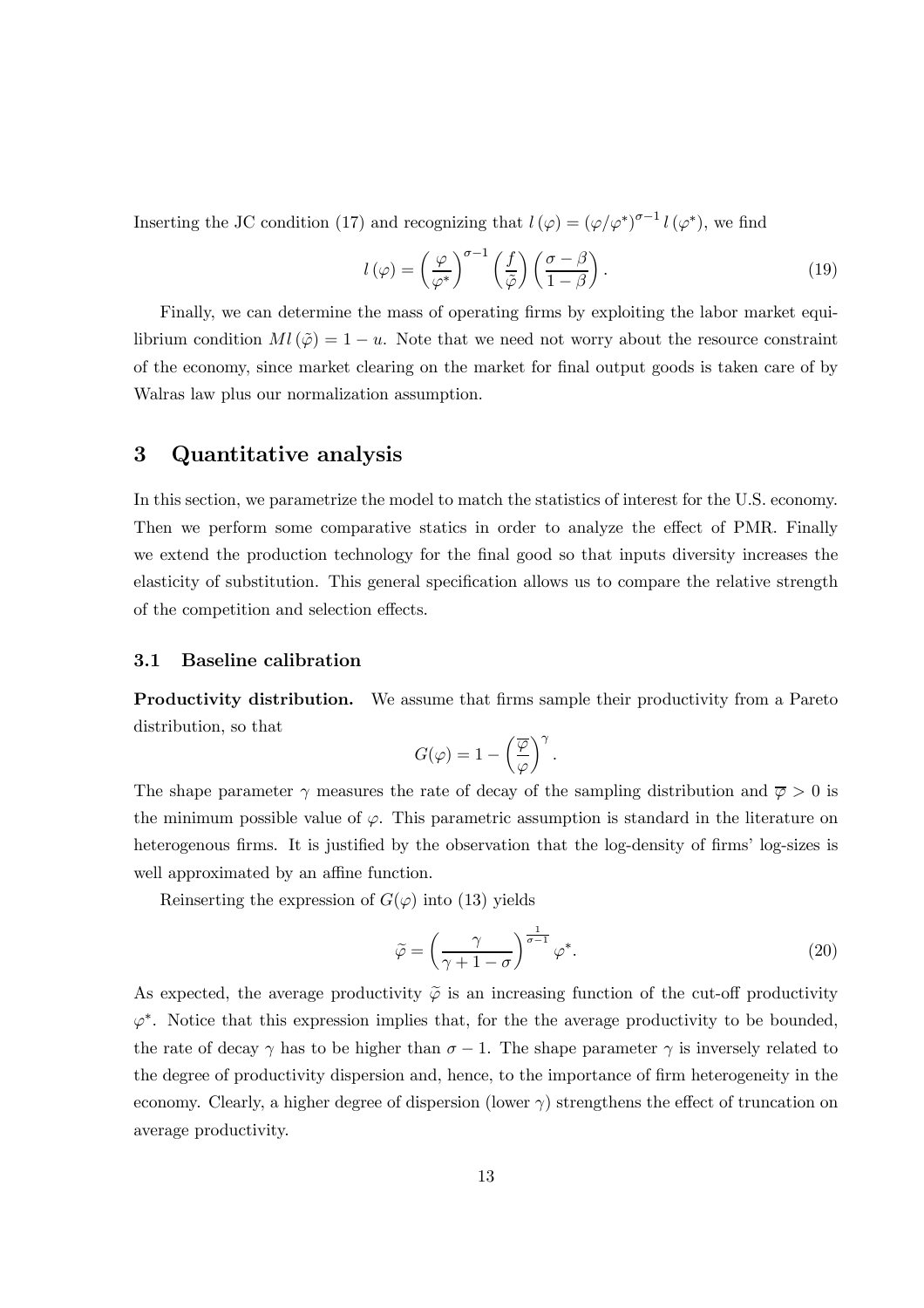Using this expression to simplify the equilibrium condition (16), we obtain

$$
\varphi^* = \left( \left( \frac{\sigma - 1}{\gamma + 1 - \sigma} \right) \left( \frac{1}{r + \delta} \right) \frac{f}{f_E} \right)^{\frac{1}{\gamma}} \overline{\varphi}.
$$

By definition,  $\varphi^*$  has to be greater than  $\overline{\varphi}$ , so that the term on the right-hand side should be greater than one. For reasons explained before,  $\varphi^*$  is increasing in f and decreasing in  $f_E$ . The effect of  $f/f_E$  on average productivity is larger the higher the elasticity of substitution  $\sigma$ . The reason for this is that a higher  $\sigma$  corresponds to a lower markup, which makes it more difficult for low productivity firms to earn the running fixed costs f. On the other hand, fewer finds find it optimal to pay  $f_E$  and participate in the productivity draw, so that profits are higher for every productivity level, allowing less productive firms to survive.

To parametrize  $g(\varphi)$ , we notice that the density of firm size  $s(l)$  is given by<sup>10</sup>

$$
s(l) = \mu(\varphi) \frac{d\varphi}{dl} = \frac{\gamma}{\varphi} \left(\frac{\varphi^*}{\varphi}\right)^{\gamma} \left(\frac{\varphi}{(\sigma - 1) l}\right) = \left(\frac{\gamma}{\sigma - 1}\right) \left(\frac{l^*}{l}\right)^{\frac{\gamma}{\sigma - 1}} \left(\frac{1}{l}\right).
$$

Thus employment levels are also Pareto distributed with a rate of decay equal to:  $\gamma/(\sigma-1)$ . Empirical evidence suggests that the Zipf distribution accurately approximates the dispersion of firm sizes. This implies that the rate of decay should be close to one. We target the value estimated by Axtell (2001) using the 1997 data from the U.S. Census Bureau, so that  $\gamma =$  $1.098(\sigma-1).^{11}$ 

In order to pin down the value of the lower bound of the distribution, we notice that the absolute value of  $\varphi$  is intrinsically meaningless. Hence we set, without loss of generality,  $\overline{\varphi}$  so as to normalize the mean of the sampling distribution to one. Since

$$
E[\varphi] = \int_{\overline{\varphi}}^{+\infty} \varphi g(\varphi) d\varphi = \left(\frac{\gamma}{\gamma - 1}\right) \overline{\varphi},
$$

it follows that  $\overline{\varphi} = \left(\frac{\gamma - 1}{\gamma}\right)$ ´ .

Matching function. We normalize the time period to be one year. The matching function is assumed to be Cobb-Douglas, so that

$$
m(\theta) = m_0 \theta^{-\alpha} \tag{21}
$$

<sup>10</sup>The expression of  $l(\varphi)$  follows from reinserting (20) into (19) to obtain

$$
l(\varphi) = \varphi^{\sigma-1}\left(\frac{f}{\widetilde{\varphi}^{\sigma}}\right)\left(\frac{\sigma-\beta}{1-\beta}\right)\left(\frac{\gamma}{\gamma+1-\sigma}\right).
$$

 $11$ We use the estimate in Axtell (2001) for the restricted sample without self-employed workers.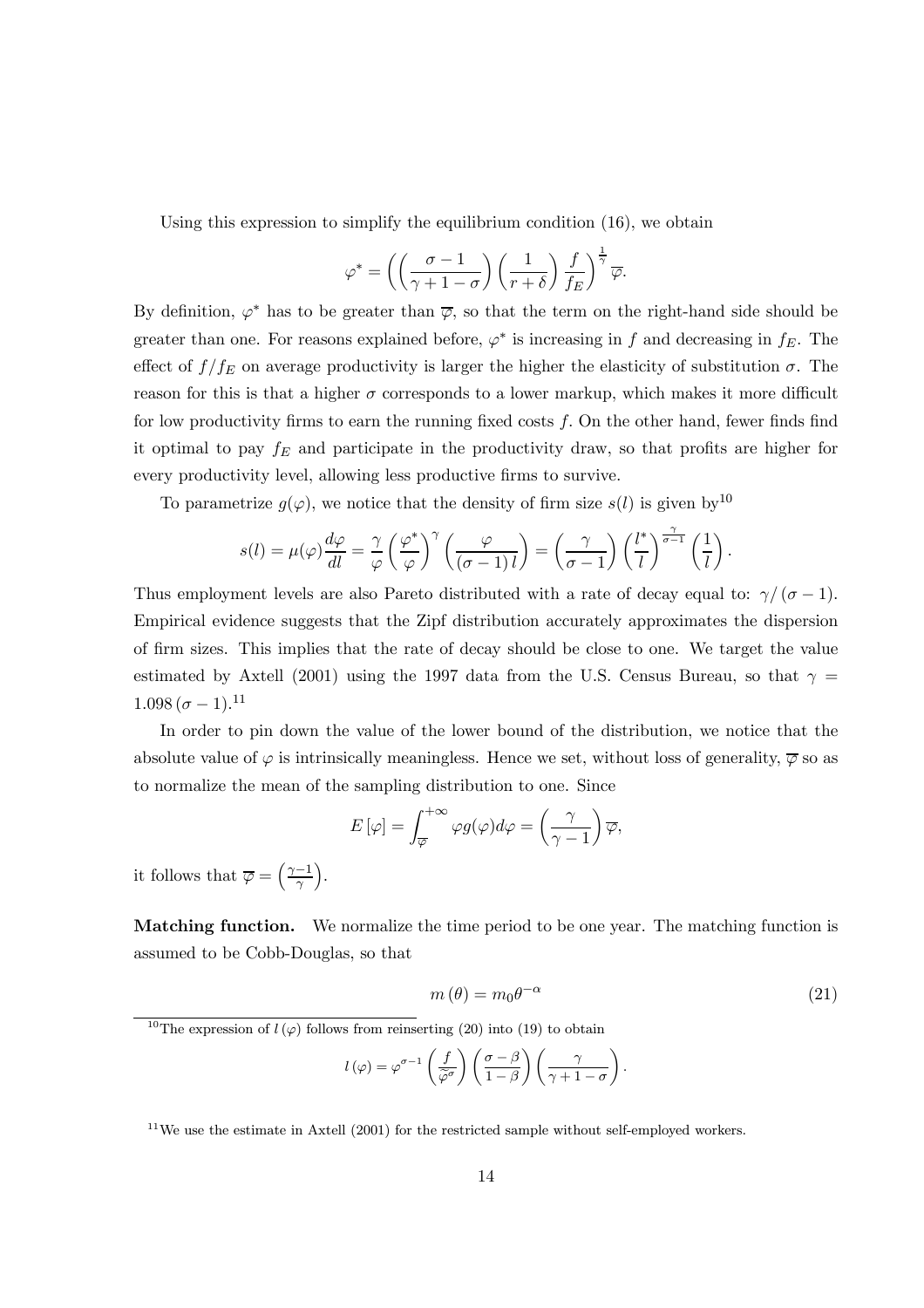We follow the standard practice in the search-matching literature and set the elasticity parameter  $\alpha$  to 0.5. In the absence of well-established estimates, we set the bargaining power  $\beta = \alpha$ <sup>12</sup>

To calibrate the scale parameter  $m_0$ , we use empirical estimates of the job finding and vacancy filling rates. Given the CRS property of the matching function, the equilibrium tightness must be equal to the ratio of these two rates. Shimer (2005) estimates the monthly rate at which workers find a job to be equal to 0.45. Hall (2005) finds an average ratio of vacancies to unemployed worker of 0.539 over the period going from 2000 to 2002. Accordingly, we target and equilibrium tightness of 0.5 and so set the monthly job filling rate to 0.9. Reinserting these values into (21), we find that  $m_0 = 7.63$ .

| Parameter Values     |                                   |        |                                       |  |  |
|----------------------|-----------------------------------|--------|---------------------------------------|--|--|
| Parameter            | Interpretation                    | Value  | Source                                |  |  |
| $\boldsymbol{r}$     | Discount rate                     | .05    | Standard                              |  |  |
| $\boldsymbol{b}$     | Value of non-market activity      | .5     | replacement ratio=42%                 |  |  |
| $\alpha$             | Elasticity of Matching function   | .5     | Standard                              |  |  |
| m <sub>0</sub>       | Scale of Matching function        | 7.63   | Job finding rate= $5.4$               |  |  |
| $\beta$              | Bargaining power                  | $.5\,$ | Standard                              |  |  |
| $\delta$             | Rate of firm exit.                | .11    | Firm turnover rate= $22\%$            |  |  |
| $\chi$               | Rate of match-specific separation | .298   | Job separation rate= $0.4$            |  |  |
| $\sigma$             | Elasticity of substitution        | 11     | Mark-up= $5\%$                        |  |  |
| $\gamma$             | Decay of Prod. distribution       | 10.98  | Decay of firm-size distribution=1.098 |  |  |
| $\overline{\varphi}$ | Support of Prod. distribution     | .908   | Normalization of $E[\varphi]$ to 1    |  |  |
| $\mathcal{C}$        | Cost of posting a vacancy         | 1.36   | $\theta = 0.5$                        |  |  |
| $f_E$                | Entry costs                       | .063   | Entry $costs = 0.6$ month of income   |  |  |
|                      | Flow fixed costs                  | .0054  | Normalization of firm mass to 1       |  |  |

TABLE 1

Note: All parameter values and statistics are for yearly time period.

Separation shocks. Job separations occur either because the firm leaves the market or because the match itself is destroyed. We consider that the first type of shock arrives at a Poisson rate of 0.11 per year. This implies that the annual gross rate of firm turnover is equal to  $22\%$ ,

 $12$ The equality of the bargaining power and matching function elasticity is known as the "Hosios condition" in the search-matching literature. But in our case, the overhiring externality implies that the "Hosios condition" is not sufficient to ensure that the allocation is efficient.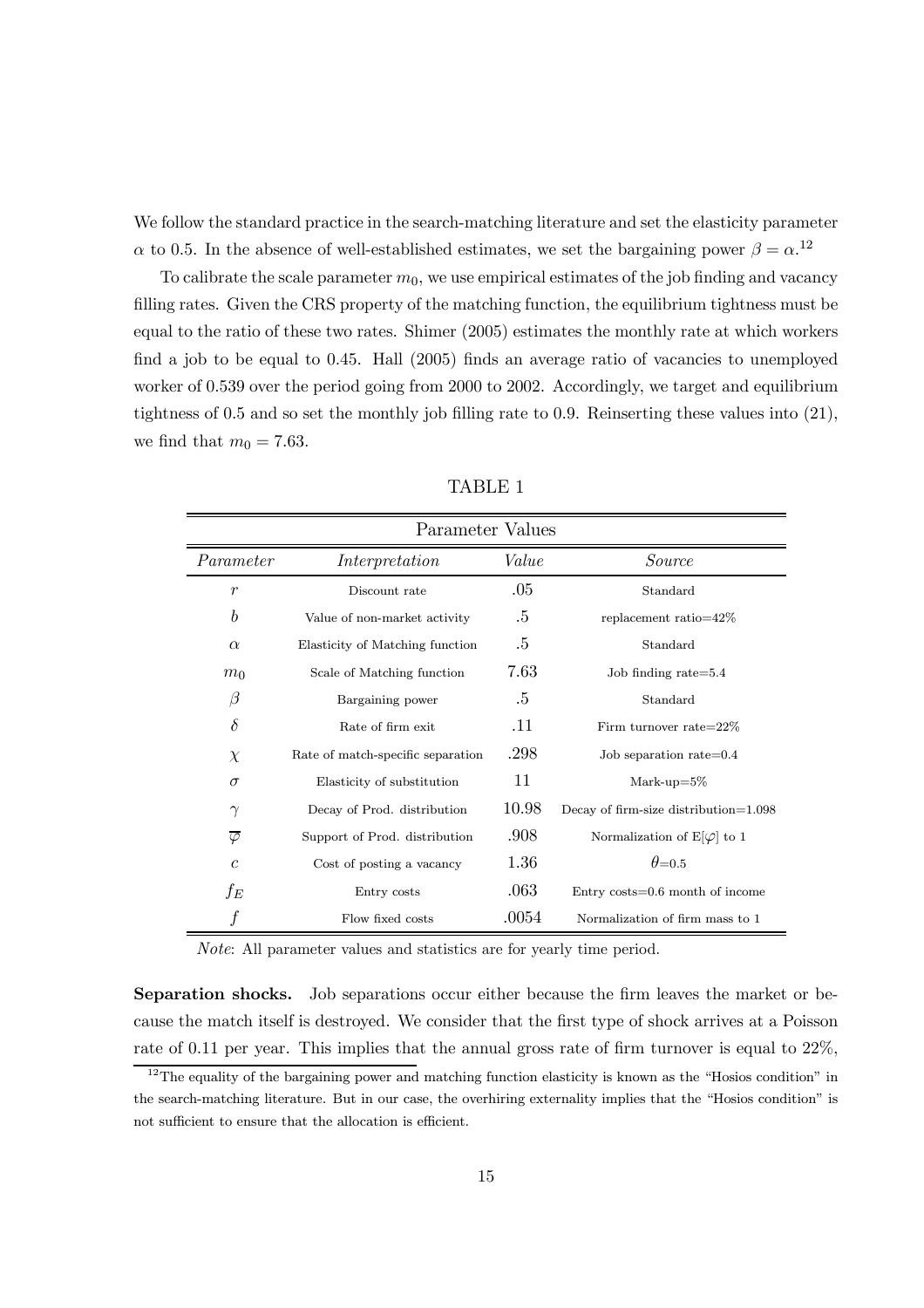as suggested by the estimates in Bartelsman et al. (2004). The match-specific shocks account for the job separations which are left unexplained by the firm-specific shock. Given that Shimer (2005) estimates the monthly rate of job separation to be 0.034, it follows that the rate of arrival of match-specific shock  $\chi$  should be equal to 0.298 per year.

Elasticity of substitution. We use the implied mark-up to parametrize the elasticity of substitution  $\sigma$ . There exists some disagreement in the empirical literature about the actual value of the aggregate mark-up. Most of the estimates lie between 5% and 15%. We choose a conservative number and target an equilibrium mark-up of 5%. This value accords well with the estimates in Martins et al. (1996) and with the evidence discussed in Rotemberg and Woodford (1995) according to which aggregate real profits are close to zero. In the model, the mark-up over marginal costs is equal to:  $(\sigma - \beta)/(\sigma - 1)$ . For the values of  $\beta$  discussed before, this implies that the elasticity of substitution  $\sigma$  is equal to 11. This in turn yields a rate of decay  $\gamma$ of 10.98.

Cost parameters. As it is common in the real-business cycle literature, we set the interest rate to 4% per year. In order to calibrate the value of non-market activity, we follow Shimer  $(2005)$  and set b to match an earnings replacement ratio of  $40\%$ .

We still have to determine the value of three parameters: the cost of posting a vacancy, c, the entry costs,  $f_E$ , and the flow fixed costs, f. We use their values so as to pin down the following three moments. Firstly, we ensure that the equilibrium tightness  $\theta = 0.45$ . Secondly, we follow Ebell and Haefke (2006) and target an entry costs corresponding to 0.6 month of aggregate per capita income. Thirdly, we make use of the last normalization offered by the model and set the mass of operating firms to one, since this measure has no intrinsical meaning in the model. These three moments are perfectly matched for the set of parameters reported in Table 1.

The average recruitment costs,  $c/m(\theta)$ , is equal to 5.3 weeks of workers' earnings, as suggested by empirical estimates. At first sight, the calibrated fixed costs appear to be quite low. Yet, fixed costs they equivalent to  $6\%$  of the total revenues of the marginal entrant. This figure seems reasonable given our restrictive interpretation of fixed costs as red tape fees.

Results. The Job Creation and Wage curves are reported in the upper-panel of Figure 3. Given the high rate of vacancy filling, the effect of  $\theta$  on average recruitment cost is quite low. This is why the JC curve is nearly horizontal. The impact of the labor market tightness is therefore almost entirely due to its positive effect on the workers' outside option.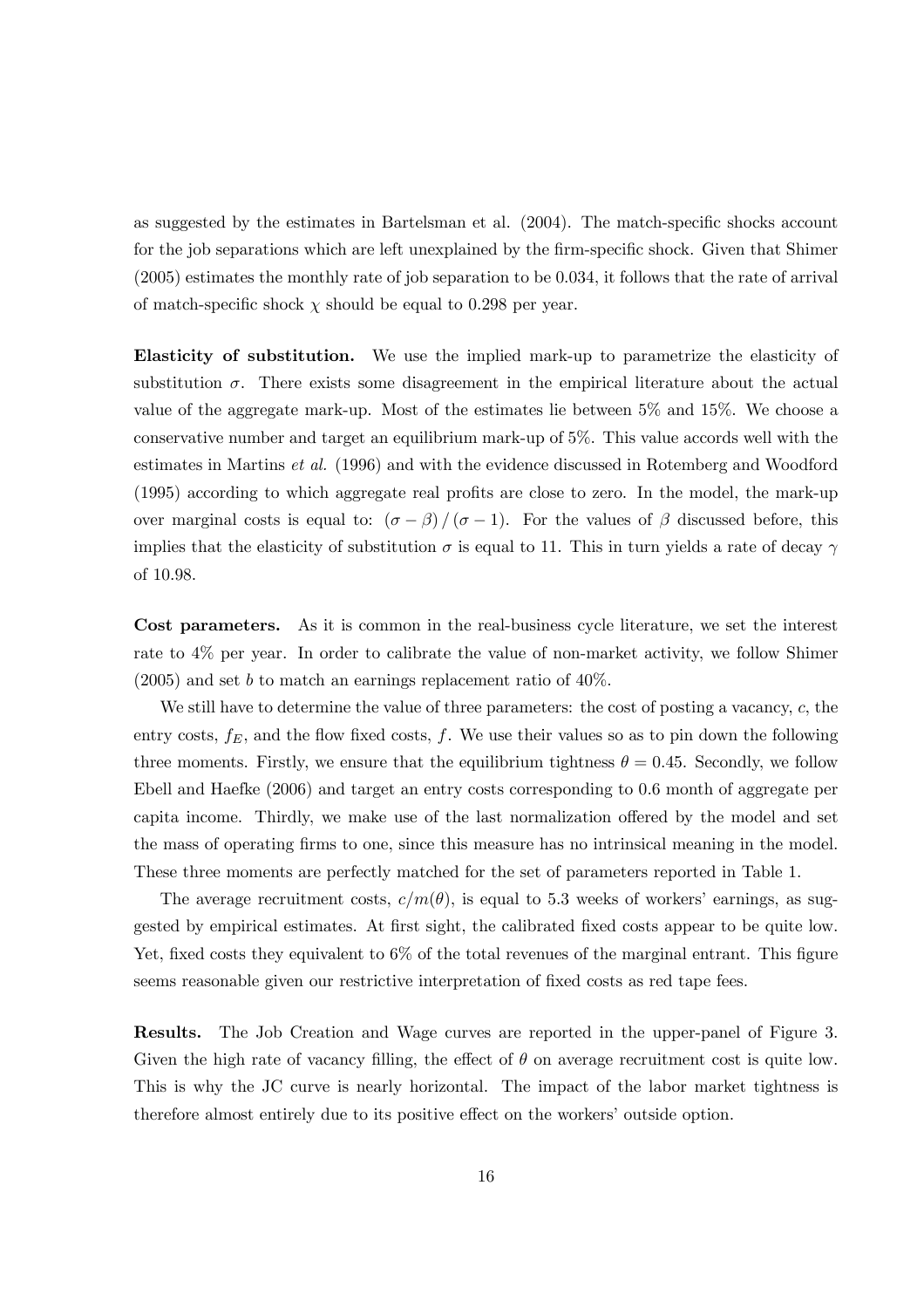

Figure 3: Equilibrium tightness and productivity distribution.

The lower-panel of Figure 3 reports the actual cross-sectional distribution of  $\varphi$  against the sampling distribution  $g(\varphi)$ . It illustrates that a substantial share of innovations do not lead to market entry. Actually, only 17.2% of the productivity draws are above the entry threshold  $\varphi^*$ . This implies that the expected cost of a successful innovation is equal to 30% of yearly income per capita.

**The impact of PMR.** Figure 4 reports the equilibrium unemployment rate as a function of  $f_E$ and f. As expected, the correlation between unemployment and the innovation costs is positive. Increasing innovation costs from 0.6 to 1 month of income per capita raises unemployment by 0.2%. This is not a negligible effect, since Ebell and Haefke (2006) suggest that 1978 entry costs in the US were as high as 5.2 months of income per capita. The impact of fixed costs is reported in the lower-panel of Figure 4. Their effect is of similar magnitude but of opposite sign than the effect of innovation costs. To see formally why the upper-panel is an inverted image of the lower-panel consider equation (16). The equilibrium value of  $\varphi^*$  is a function of the ratio  $f/f_E$ . This is why an increase in  $f_E$  has the same absolute effect but with opposite sign than a proportional decrease in f.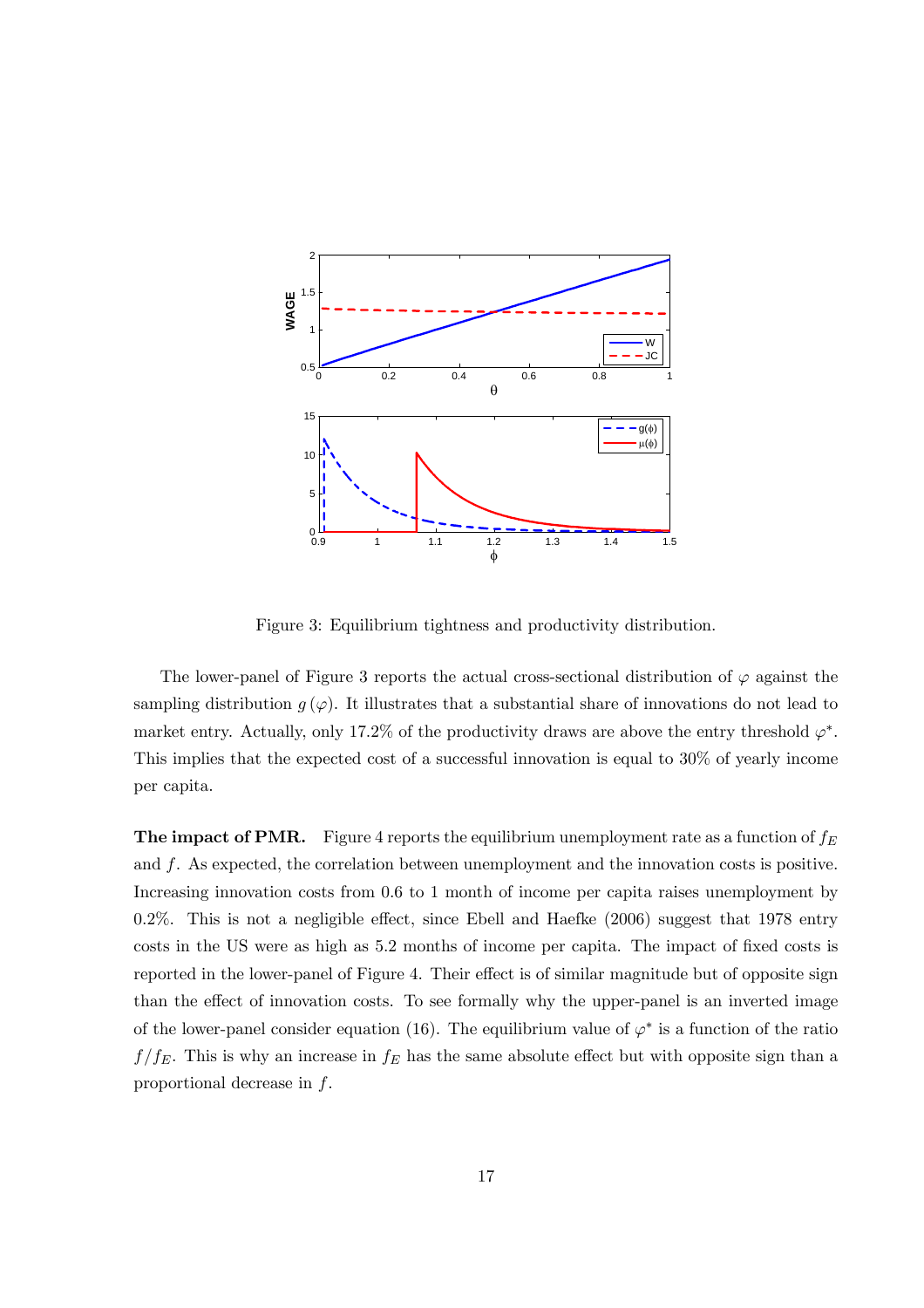

Figure 4: Effect of PMR on the unemployment rate.

## 3.2 Calibration with competition effect

The prediction that fixed costs always decrease unemployment might seem far-fetched. On the contrary, common sense suggests that prohibitive red tap costs should eventually hurt the demand for labor. It is easy to reconcile the intuition with the theory by reintroducing the competition effect considered in Blanchard and Giavazzi (2003). Accordingly, we extend the specification of the production function (1) by considering that the elasticity of substitution  $\sigma$ is increasing in the number of intermediate producers.

To solve the model with this extension, we can proceed as before. First of all, we fix the elasticity  $\sigma$  and compute the equilibrium mass of producers M. Given that a higher elasticity of substitution makes market entry less attractive, this yields a downward-sloping locus  $M(\sigma)$ . The equilibrium of the model is given by the point where this locus intersects the upward-sloping function  $M^{-1}(\sigma(M))$ . Hence the uniqueness of the equilibrium is preserved.

For the simulations, we restrict our attention to the case where the elasticity of  $\sigma$  with respect to M is constant. More precisely, we assume that  $\sigma(M)=\bar{\sigma}M^{\eta}$ . The quantitative assessment of the competition effect is complicated by the fact that there is no available estimates of the elasticity parameter  $\eta$ . Accordingly, we take a conservative perspective and choose a small elasticity  $\eta = 10\%$  as a reference point. The value of the constant  $\bar{\sigma} = 11$  follows from the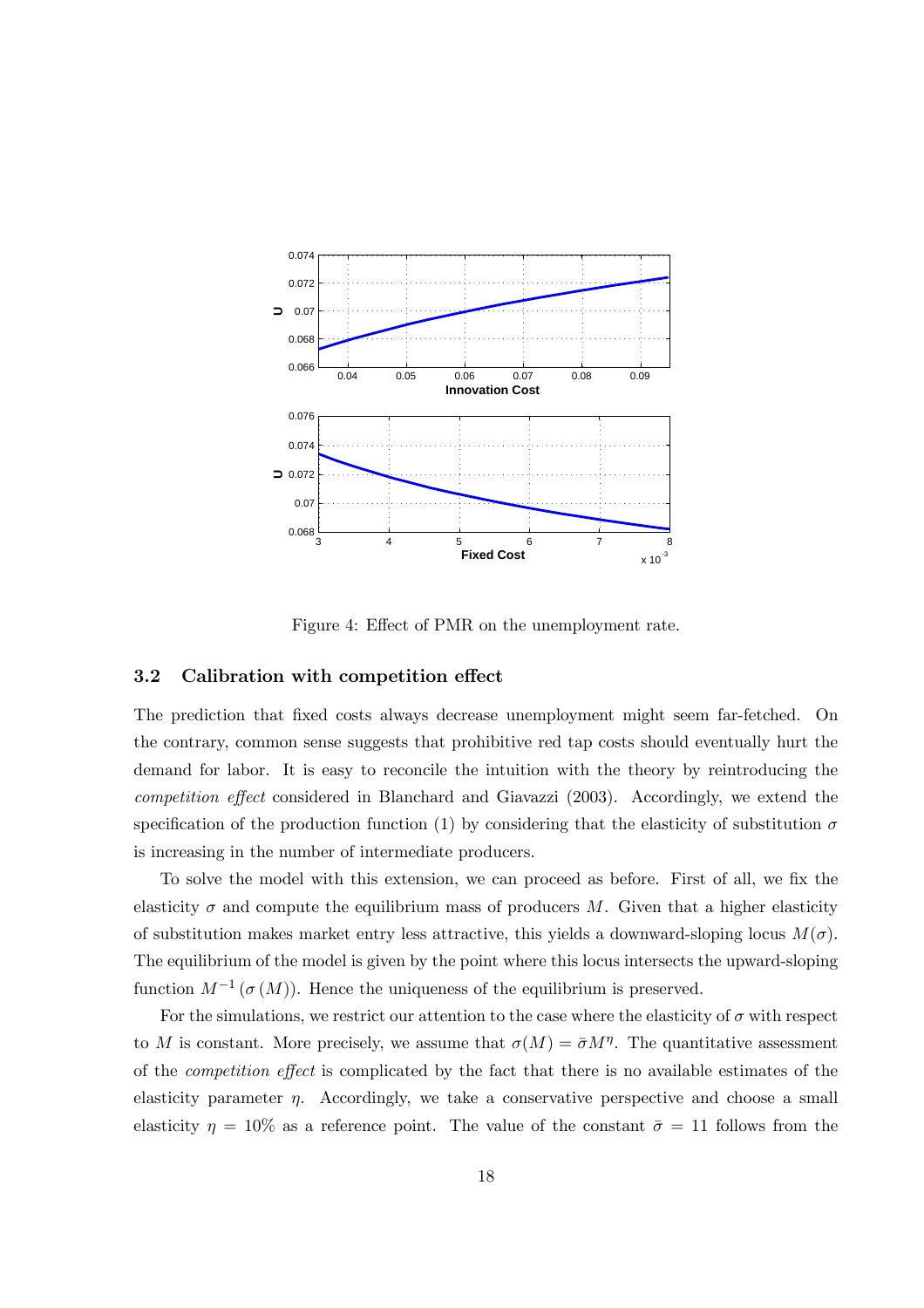

Figure 5: Effect of PMR with varying mark-up.

normalization of M to one in the benchmark calibration. Then we vary as before the fixed and innovation costs. The results of these experiments are reported in Figure 5.

The impact of fixed costs is plotted in the upper-panel of Figure 5. As economic intuition suggests, fixed costs are eventually detrimental to employment. This is because they reduce the number of producers and so increase the market power of incumbent firms.<sup>13</sup> For sufficiently high fixed costs, the *competition effect* offsets the *selection effect*. Interestingly, the simulation shows that this conclusion holds even for low value of the elasticity parameter  $\eta$ . Hence, the calibration of the extended model suggests that the empirical effect of red tape costs on unemployment is likely to be ambiguous or even weakly positive.

The lower-panel of Figure 5 reports the unemployment rate as a function of the innovation costs. The relationship between the two is always increasing. This should not be surprising because innovation costs lower the mass of producers. Thus the competition effect reinforces the selection effect. Comparing Figure 4 with Figure 5, one can see, however, that the correlation

$$
M = \left(\frac{\theta m(\theta)}{\delta + \theta m(\theta)}\right) \left(\frac{\gamma + 1 - \sigma}{\gamma}\right)^{\frac{1}{\sigma - 1}} \left(\frac{1 - \beta}{\sigma - \beta}\right) \left(\frac{1}{f}\right). \tag{22}
$$

<sup>&</sup>lt;sup>13</sup>This can easily be shown formally by substituting the expression of firm size into the defintion of  $M$  to obtain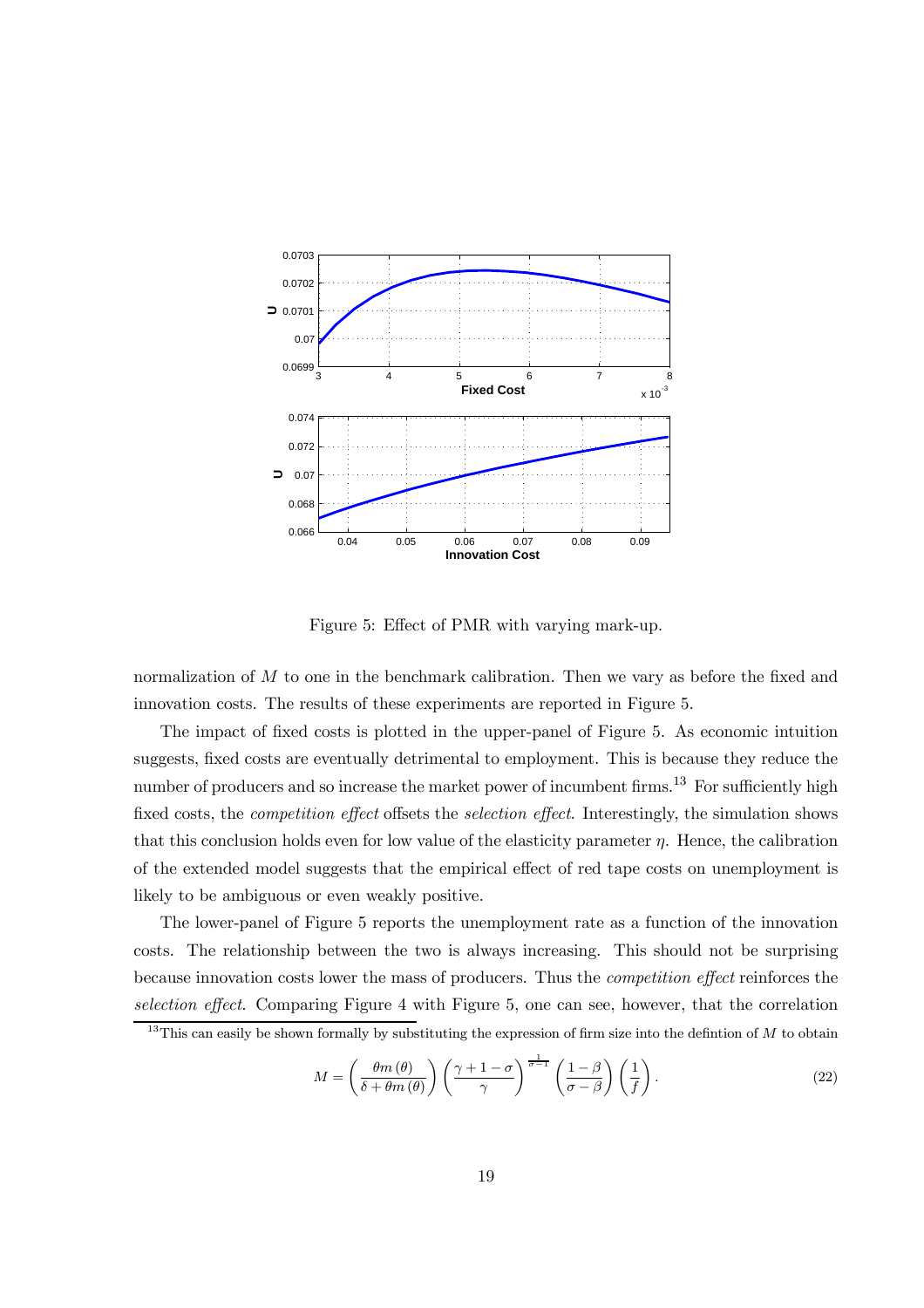is almost the same than in the model with constant mark-up. The *competition effect* of  $f_E$ is therefore quite weak. Although this result is partly due to our parametrization of  $\eta$ , such a finding is actually quite robust and analyzed in details by Ebell and Haefke (2006). They conclude that PMR deregulation cannot generate large improvement in labor market outcomes. The simulation confirms their finding when attention is restricted to the relationship between competition and firm entry. But in an economy with heterogenous firms, the additional selection effect is likely to be relevant so that the employment benefits from product market liberalization need not be marginal.

To take stock, we have found that: (i) red tape costs have an ambiguous effect on unemployment, (ii) entry barriers have a significantly positive effect on unemployment. Our analysis therefore calls for a detailed analysis of the underlying components of aggregate PMR indicators.

## 4 Empirical analysis

In this section we present tentative empirical evidence on the interplay between different components of PMR and unemployment that is consistent with our theoretical predictions. We do not attempt to structurally test our model which would require firm-level data. A crucial difficulty in the existing empirical literature is the scarcity of data both on labor market institutions and on PMR. We face the additional need to decompose PMR into two parts: one associated to sunk setup costs of firms and the other related to recurring fixed costs. Moreover, we have to separate cross-country administrative cost differentials induced by PMR from differences in technology.

Data For our purposes, the most adequate data set on PMR has been compiled at the OECD by Conway et al. (2005). The authors provide a hierarchical system of subindicators that build into an aggregate PMR index. They distinguish between economic regulation, such as antitrust policies, international trade and investment rules, or public ownership of firms, and administrative regulation, which the authors divide into two subindices: (i) regulatory and administrative opacity, and (ii) administrative burdens on startups. Focusing on administrative regulation, we proxy recurring (period-by-period) regulatory fixed costs by the subindex (i) and sunk regulatory startup costs to subindex (ii). We term the first measure  $SETUPit$ ; it reflects the "administrative burden of interacting with the government", while the latter,  $REDTAPEit$ , relates to the "administrative burdens on the creation of corporations" and "sole proprietor firms" (Conway et al., 2005, p. 9). The data is based on questionnaires, and probably offers the cleanest way to distinguish between different types of PMR. The drawback is that the data is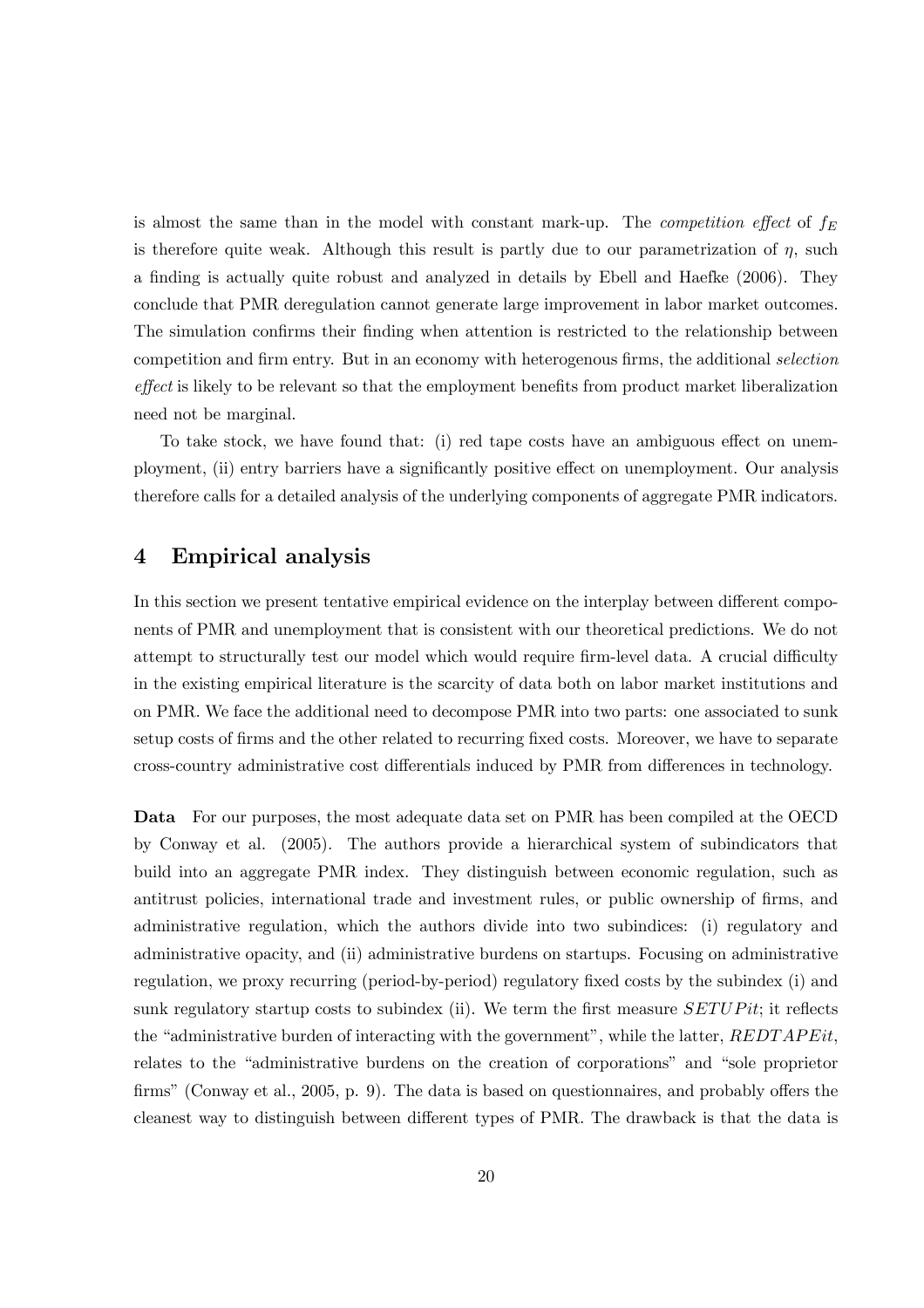available for 1998 and 2003 only.

Other well known measures of PMR are available from the World Bank Doing Business data base and from the Fraser Institute's Economic Freedom of the World data base. However, these data bases do not allow to disentangle between sunk and recurring costs associated to PMR and are therefore less appropriate for our analysis. We do, however, offer some robustness checks using those sources.

| Summary Statistics |                                                             |         |           |               |  |
|--------------------|-------------------------------------------------------------|---------|-----------|---------------|--|
| Variable           | Description                                                 | Mean    | Std. Dev. | Time coverage |  |
| u                  | Unemployment rate (percent) <sup><i>a</i></sup>             | 7.10    | 3.11      | 1998, 2003    |  |
| <b>SETUP</b>       | Administrative burdens on startup <sup>b</sup>              | 1.67    | 0.90      | 1998, 2003    |  |
| <i>REDTAPE</i>     | Regulatory and administrative opacity <sup>b</sup>          | 1.82    | 0.94      | 1998, 2003    |  |
| <b>ECOREG</b>      | Economic regulation <sup>b</sup>                            | 1.38    | 0.34      | 1998, 2003    |  |
| PMR                | Overall product market regulation <sup>b</sup>              | 1.59    | 0.40      | 1998, 2003    |  |
| EPL                | Employment protection legislation <sup><math>a</math></sup> | 2.04    | 0.90      | 1998, 2003    |  |
| GAP                | Output $\text{gap}^a$                                       | $-0.67$ | 1.40      | 1998, 2003    |  |
| <b>UNDENS</b>      | Union density (percent) <sup><i>a</i></sup>                 | 35.55   | 21.50     | 1998, 2003    |  |
| SETUP2             | Licensing cost of new business <sup>c</sup>                 | 3.54    | 0.66      | 2003          |  |
| REDTAPE2           | Time with government bureaucracy <sup><math>d</math></sup>  | 70.48   | 39.00     | 1998, 2003    |  |

TABLE 2

Sources: <sup>a</sup>Bassanini and Duval (2006), <sup>b</sup>Conway et al. (2005), <sup>c</sup>Fraser Institute EFW Index,  $d$ World Bank (Doing Business)

Information on labor market outcomes and institutions comes from Bassanini and Duval (2006). These authors, also at the OECD, have compiled an extensive data set of different indicators of labor market policies, including variables on the incidence of minimum wages, collective bargaining, active labor market policies, employment protection legislation, and so on. Amongst other things, they provide country-specific estimates of the output gap, which allows to control for cyclical determinants of unemployment. That data is available for 20 high-income OECD countries.<sup>14</sup>

Table 2 shows summary statistics.<sup>15</sup> Note that all regulatory variables are scaled such that

<sup>14</sup>Australia, Austria, Belgium, Canada, Switzerland, Germany, Denmark, Spain, Finland, France, United Kingdom, Ireland, Italy, Japan, Netherlands, Norway, New Zealand, Portugal, Sweden, and United States.

<sup>&</sup>lt;sup>15</sup>The full data and STATA batch files are available on demand.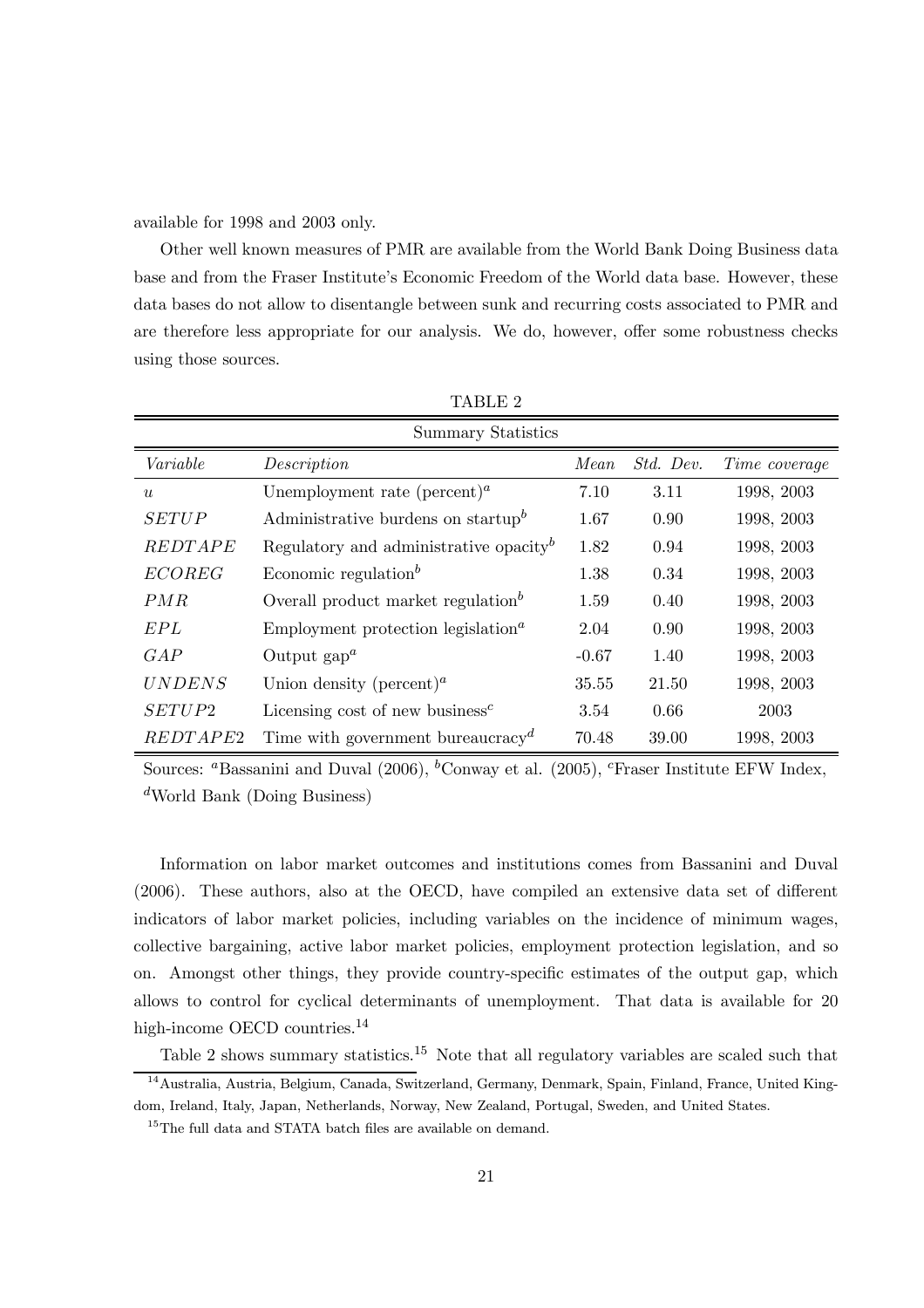higher values are associated with higher costs at the firm level.

Empirical strategy Bassanini and Duval (2006) provide an extensive survey of existing literature on the empirical explanation of cross-country unemployment patterns. We closely follow their empirical strategy and control for unobserved time-invariant cross-sectional heterogeneity by including country fixed effects.<sup>16</sup> In particular, this strategy accounts for unobserved differences in the relative importance of technology induce sunk to recurring fixed costs, or in the parameters governing the size distribution of firms across countries. In all specifications, the dependent variable is the rate of unemployment in the economically active population (aged 15 to 64). Our results are robust to defining the rate of unemployment over the prime age labor market (24 to 54 years) or the total population.

Our main specification is

$$
u_{it} = \bar{u} + \beta_1 SETUP_{it} + \beta_2REDTAPE_{it} + X_{it}\gamma' + \nu_i + \nu_t + u_{it},\tag{23}
$$

where  $SETUP_{it}$  refers to administrative setup costs,  $REDTAPE_{it}$  measures recurring administrative regulatory costs,  $X_{it}$  is a vector collecting labor market covariates,  $\nu_i$  is a set of country dummies,  $\nu_t$  is a time dummy (for 2003) and  $u_{it}$  is an error term with the usual properties. We are mainly interested by estimates of  $\beta_1$  and  $\beta_2$ . From figure 5, we expect  $\beta_1$  to be positive and  $\beta_2$  to be non-significant.

Results We present our main results in TABLE 3. All regressions use country fixed effects. Standard errors are corrected for clustering at the country level. Our main findings are as follows:

(i) Labor market institutions do not matter. As in Bassanini and Duval (2006), variables such as employment protection legislation  $(EPL)$  or the union density  $(UNDENS)$  neither exhibit stable sign patterns consistent with theoretical predictions, nor are the estimated coefficients different from zero at conventional levels of significance. Other variables describing labor market regulation, such as unemployment benefits, replacement rates, or active labor market policies only marginally improve the F-statistic and do not work neither. Since degrees of freedom are scarce in our setup, we do not use these variables. This situation is invariant to including our variables of interest SETUP or REDTAPE.

<sup>&</sup>lt;sup>16</sup>Given that we have only two years of data, the fixed effects model is identical to a specification in first differences.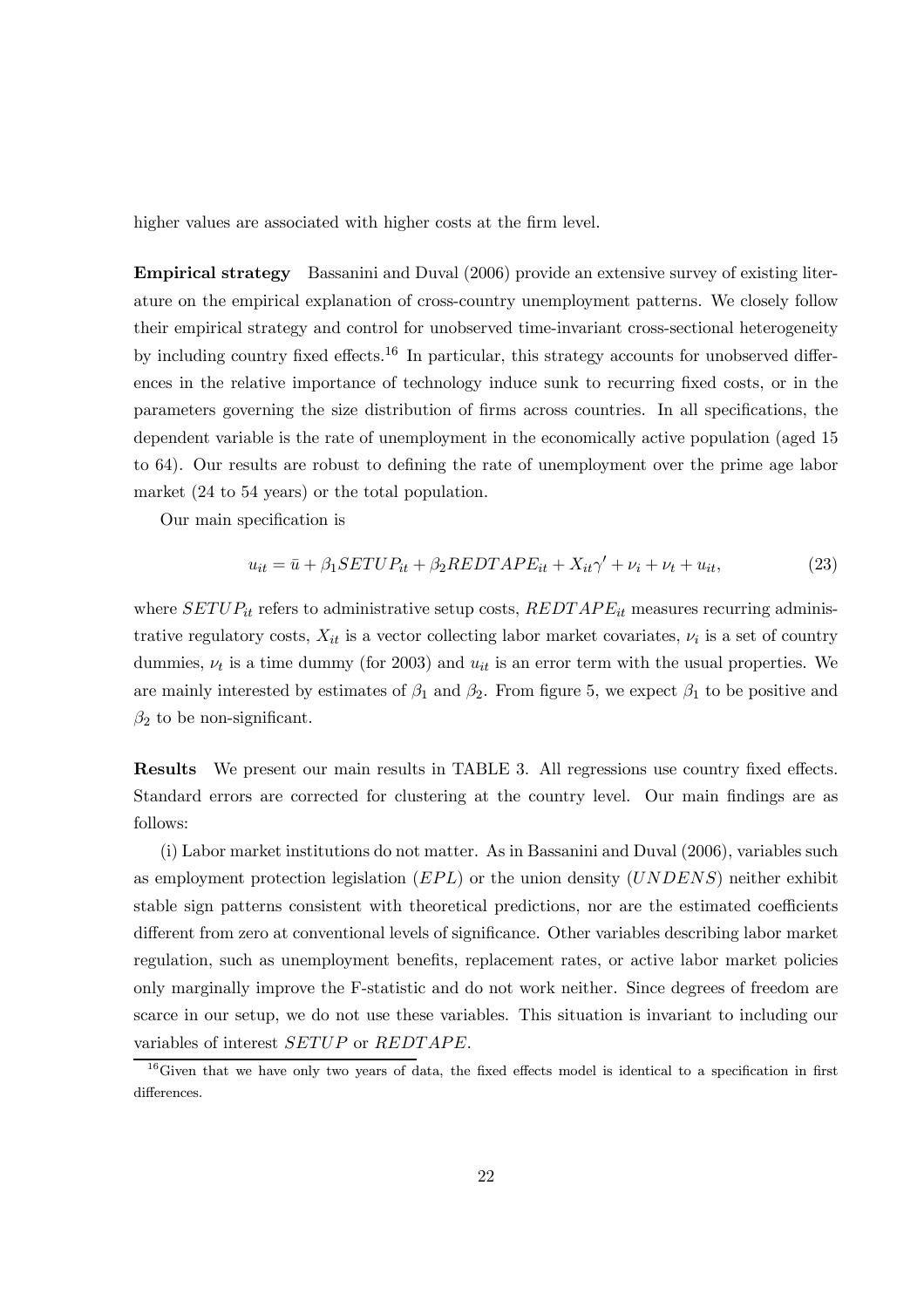(ii) Aggregate conditions are important. We use a single variable, the output gap, to capture macroeconomic conditions. This variable turns out highly significant. A one standard deviation change in the output gap leads to a change in the unemployment rate of approximately one percentage point  $(0.7 * 1.4 = 0.98)$ .

(iii) Product market regulation matters is highly relevant. In column (2) we include the aggregate measure of product market regulation into the regression. Remember, that measure lumps together economic and administrative regulation. Our results suggest that a one standard deviation improvement (i.e., reduction) in that index reduces the unemployment rate by 1.76 points (−4.4 ∗ 0.4). This strong effect is known from the literature, see Bassanini and Duval (2006) for a survey.

(iv) Entry regulation increases unemployment. In columns (3) to (4), we use SETUP as an additional covariate. A one standard deviation improvement in the setup cost index leads to a reduction in unemployment rate of about 0.63 points (−0.7 ∗ 0.9). The size and direction of this effect does not depend on the inclusion of the other type of administrative regulation costs, REDTAPE, which turns out statistically insignificant in column (5). The finding also survives dropping the insignificant labor market variables (column (5)), and inclusion of the OECD index of overall economic regulation (as opposed to administrative regulation). The latter variable turns out extremely important quantitatively: a one standard deviation improvement lowers the unemployment rate by  $2.16$  points  $(6.352 * 0.34)$ .

The overall picture emerging from our analysis of OECD data – tentative as it is – is consistent with the prediction of our model. Note that coefficients of interest are identified only by within variation. Hence, our results suggest that countries that have reduced administrative setup costs most aggressively have reduced unemployment rates most. By contrast, countries that have put emphasis on reducing regulatory costs for incumbent firms have gained little.

In figure 6 we plot the partial effect of SETUP and REDTAPE on the unemployment rate. The plots are obtained from running fixed effects regressions of the type discussed in TABLE 3, without labor market institutions, but including the output gap and a year dummy. Each plot corresponds to a separate regression with SETUP and REDTAPE, respectively, as additional covariates, respectively. The REDTAPE regression also contains a squared term. The plots include a fitted line obtained by simple OLS (with squares in the case of REDTAPE). The picture that emerges from this analysis shows a pattern that is strikingly similar to the results of our calibration exercise showed in Figure 5.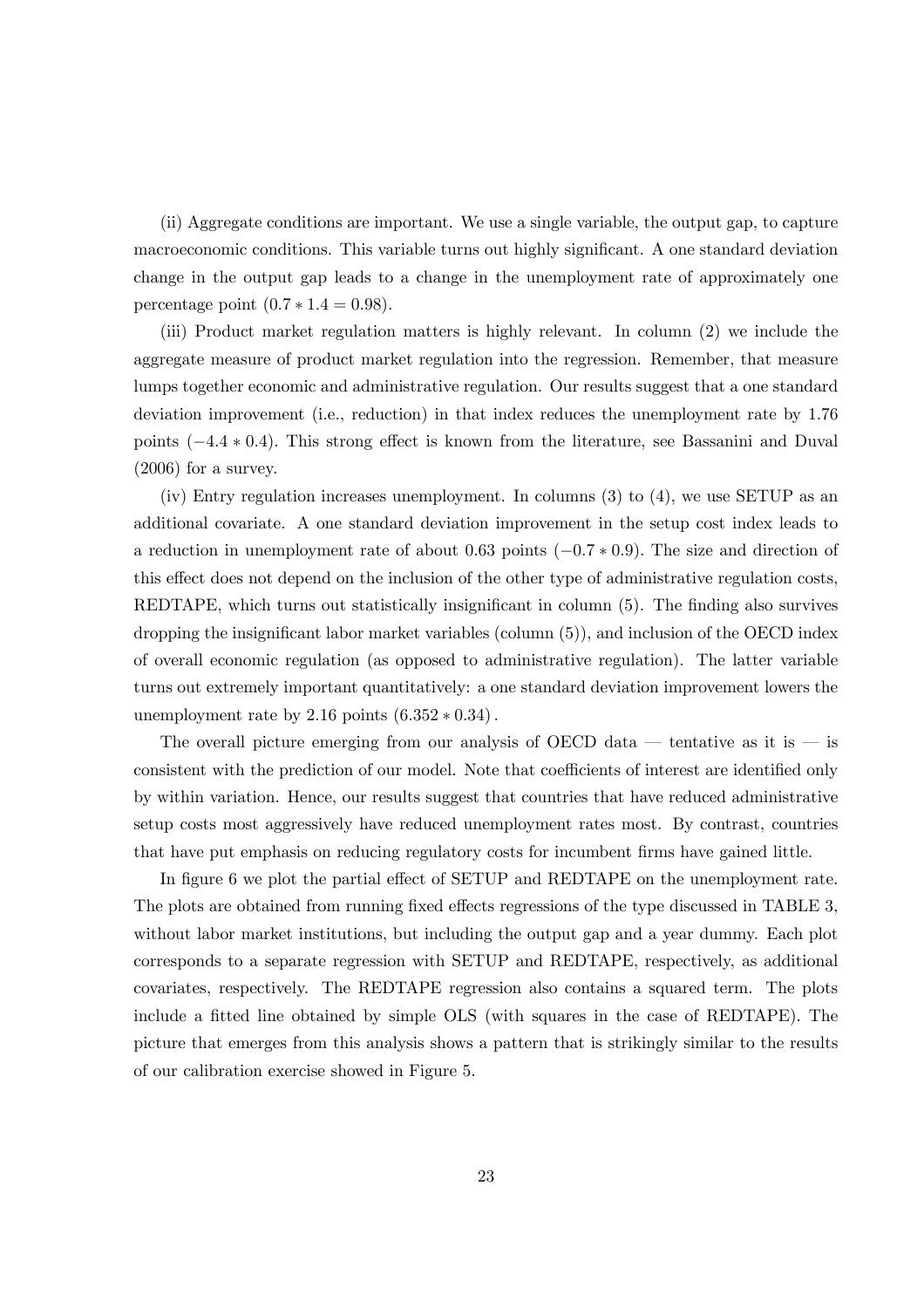| TABLE 3                                                                 |             |             |             |            |             |             |
|-------------------------------------------------------------------------|-------------|-------------|-------------|------------|-------------|-------------|
| Baseline fixed-effects regression results                               |             |             |             |            |             |             |
| Dependent variable: Unemployment rate in economically active population |             |             |             |            |             |             |
|                                                                         | (1)         | (2)         | (3)         | (4)        | (5)         | (6)         |
| <b>SETUP</b>                                                            |             |             | $0.697**$   | $0.738**$  | $0.652**$   | $0.535*$    |
|                                                                         |             |             | (0.28)      | (0.28)     | (0.27)      | (0.33)      |
| <b>REDTAPE</b>                                                          |             |             |             | $0.307\,$  | 0.288       | $-0.0722$   |
|                                                                         |             |             |             | (0.46)     | (0.44)      | (0.31)      |
| <b>AGGPMR</b>                                                           |             | $4.382**$   |             |            |             |             |
|                                                                         |             | (1.70)      |             |            |             |             |
| <b>ECOREG</b>                                                           |             |             |             |            |             | $6.352***$  |
|                                                                         |             |             |             |            |             | (2.09)      |
| GAP                                                                     | $-0.691***$ | $-0.650***$ | $-0.673***$ | $-0.660**$ | $-0.637***$ | $-0.745***$ |
|                                                                         | (0.23)      | (0.19)      | (0.23)      | (0.23)     | (0.17)      | (0.18)      |
| EPL                                                                     | 0.957       | $-0.513$    | 1.215       | $1.062\,$  |             | $-0.565$    |
|                                                                         | (1.95)      | (1.46)      | (1.83)      | (1.80)     |             | (1.37)      |
| <b>UNDENS</b>                                                           | 0.0793      | 0.213       | 0.103       | 0.122      |             | 0.205       |
|                                                                         | (0.18)      | (0.16)      | (0.18)      | (0.19)     |             | (0.15)      |
| <b>YEAR=1998</b>                                                        | $1.756**$   | $-0.796$    | 1.390       | 1.095      | $1.351**$   | $-1.307*$   |
|                                                                         | (0.81)      | (0.86)      | (0.82)      | (0.86)     | (0.53)      | (0.69)      |
| Constant                                                                | 0.985       | $-6.448$    | $-1.346$    | $-2.176$   | $4.383***$  | $-8.408*$   |
|                                                                         | (3.70)      | (4.54)      | (3.82)      | (4.19)     | (0.92)      | (4.44)      |
| Observations                                                            | 40          | 40          | 40          | 40         | 40          | $40\,$      |
| Adjusted $R^2$                                                          | 0.53        | 0.66        | $0.55\,$    | 0.55       | 0.55        | 0.70        |
| RMSE                                                                    | 0.840       | 0.720       | 0.824       | $0.827\,$  | 0.819       | $0.674\,$   |

Robust standard errors in parentheses (corrected for within group clustering); \*\*\*  $p < 0.01$ , \*\*  $p < 0.05$ , \*  $p < 0.1$ . All regressions include country fixed effects (not shown).

Robustness In their literature overview, Bassanini and Duval (2006) find that PMR matter in an economically and statistically significant way. They seem to be more important than labor market institutions and turn up significant in almost all specifications. Whether our results are similarly robust needs to be seen. The key problem is that a neat decomposition of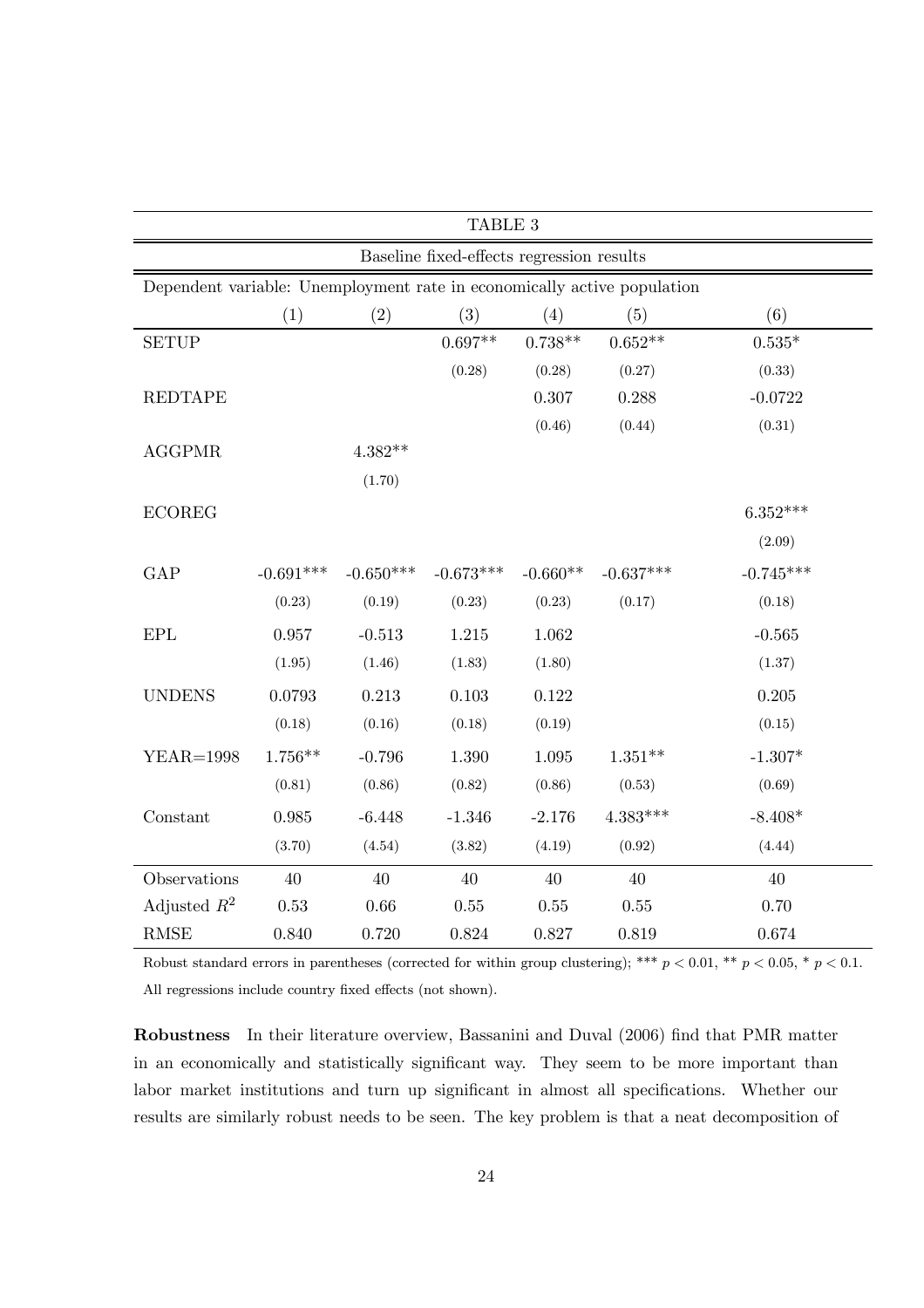

Figure 6: unemployment rate with respect to SETUP and REDTAPE.

administrative regulation into a sunk and a recurring part is possible only with Conway et al. (2005) data set.

We have nevertheless experimented with the World Bank Doing Business data set, which is available for the year of 2003, and with data provided by the Fraser Institute for the same year. We demonstrate two things: (i) the OECD measures SETUP correlates closely with similar measures produced by the World Bank and the Fraser Institute. And, (ii), when running crosssectional analyses using the latter data, the overall conclusion remains intact: sunk setup costs always increase unemployment, while recurring fixed costs exhibit an ambiguous effect.

TABLE 4

| Correlation with OECD SETUP measure                                           |           |
|-------------------------------------------------------------------------------|-----------|
| Variable                                                                      | Corr.     |
| Time (days) needed for setup administration (World Bank)                      | $0.53**$  |
| Cost $(\%$ of income per capita) needed for setup administration (World Bank) | $0.70***$ |
| Minimum capital $(\%$ of income per capita) (World Bank)                      | 0.36      |
| Time (days) needed for licensing (World Bank)                                 | $0.63***$ |
| Easiness to start business (Fraser Institute)                                 | $0.67**$  |

\*\*\*  $p < 0.01$ , \*\*  $p < 0.05$ , \*  $p < 0.1$ .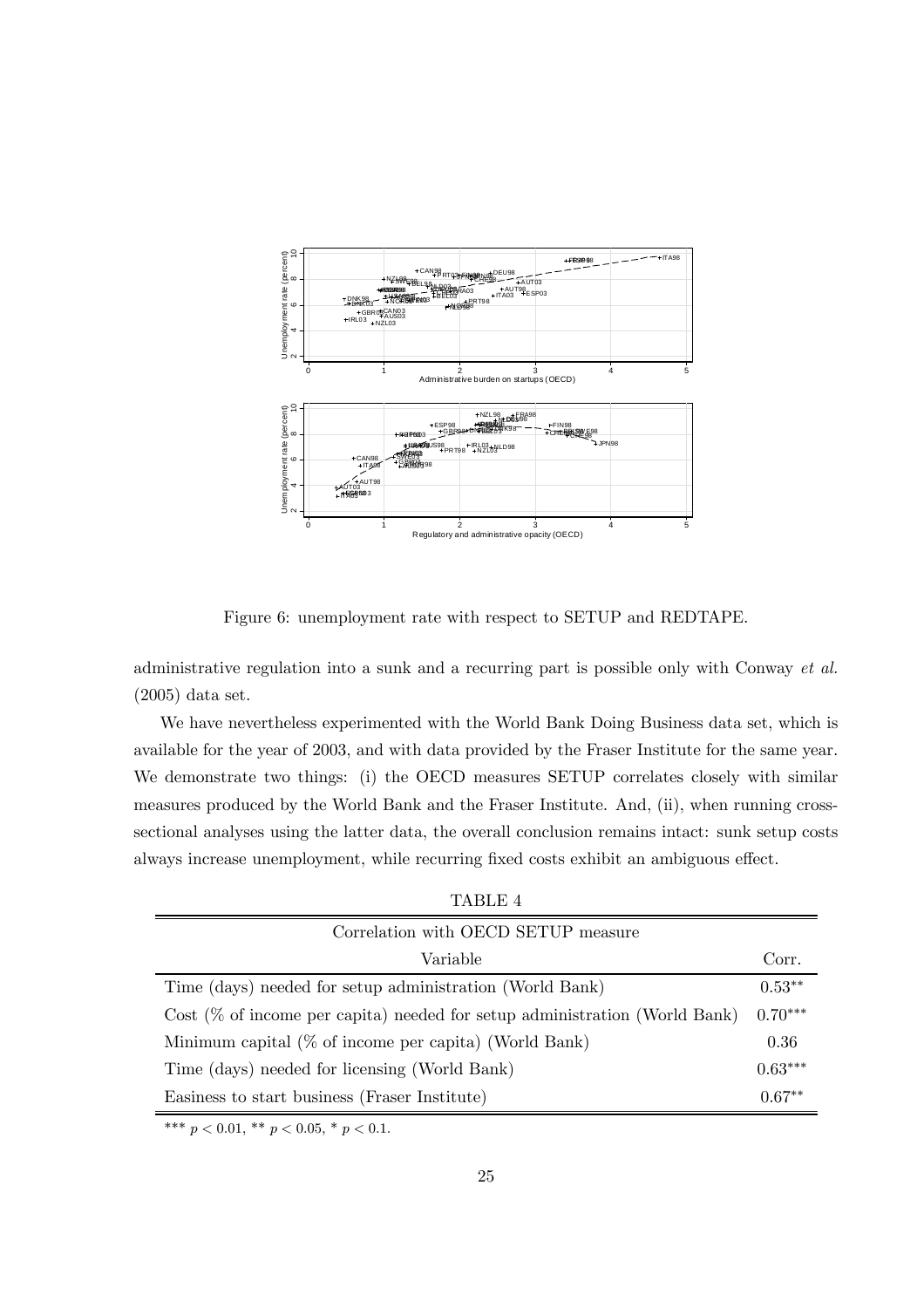Table 4 shows correlation coefficients of our preferred measure of administrative setup costs with other indicators related to the easiness to start a business. With the exception of minimum capital requirements, the correlations are positive, strongly significant statistically, and large.

Finally, we run cross-sectional regressions of a parsimonious model that relates the unemployment rate to measures of SETUP and REDTAPE (including the output gap and a constant). Table 5 shows that positive effects for SETUP costs obtain, regardless of whether the OECD variable, the proxy from the Fraser Institute, or the World Bank data is used. However, the overall fit of the regression is reasonable only for column (1), which draws on the OECD statistics. Similarly, when employing REDTAPE measures of the Fraser Institute or the World Bank, we find non-significant results.

| TABLE 5                               |            |           |           |  |  |  |
|---------------------------------------|------------|-----------|-----------|--|--|--|
| Pooled OLS regressions                |            |           |           |  |  |  |
| Dependent variable: Unemployment rate |            |           |           |  |  |  |
|                                       | (1)        | (2)       | (3)       |  |  |  |
| SETUP (OECD)                          | $1.792***$ |           |           |  |  |  |
|                                       | (0.59)     |           |           |  |  |  |
| SETUP (Fraser)                        |            | $0.467**$ |           |  |  |  |
|                                       |            | (0.21)    |           |  |  |  |
| SETUP (World Bank)                    |            |           | $0.0194*$ |  |  |  |
|                                       |            |           | (0.011)   |  |  |  |
| REDTAPE (OECD)                        | 0.0362     |           | $-0.0742$ |  |  |  |
|                                       | (0.52)     |           | (0.49)    |  |  |  |
| REDTAPE (Fraser)                      |            | $-0.158$  |           |  |  |  |
|                                       |            | (0.26)    |           |  |  |  |
| Observations                          | 20         | 20        | 20        |  |  |  |
| Adjusted $R^2$                        | 0.23       | 0.02      | 0.01      |  |  |  |
| RMSE                                  | 2.735      | 3.110     | 3.090     |  |  |  |

Robust standard errors in parentheses; \*\*\*  $p < 0.01$ , \*\*  $p < 0.05$ , \*  $p < 0.1$ 

All regressions include output gap and a constant (not shown).

The empirical results offered in this section are not conclusive. Better data on sunk versus non-sunk components of administrative regulation will help to sharpen the econometrics. However, we are confident that setup costs are economically and statistically more important for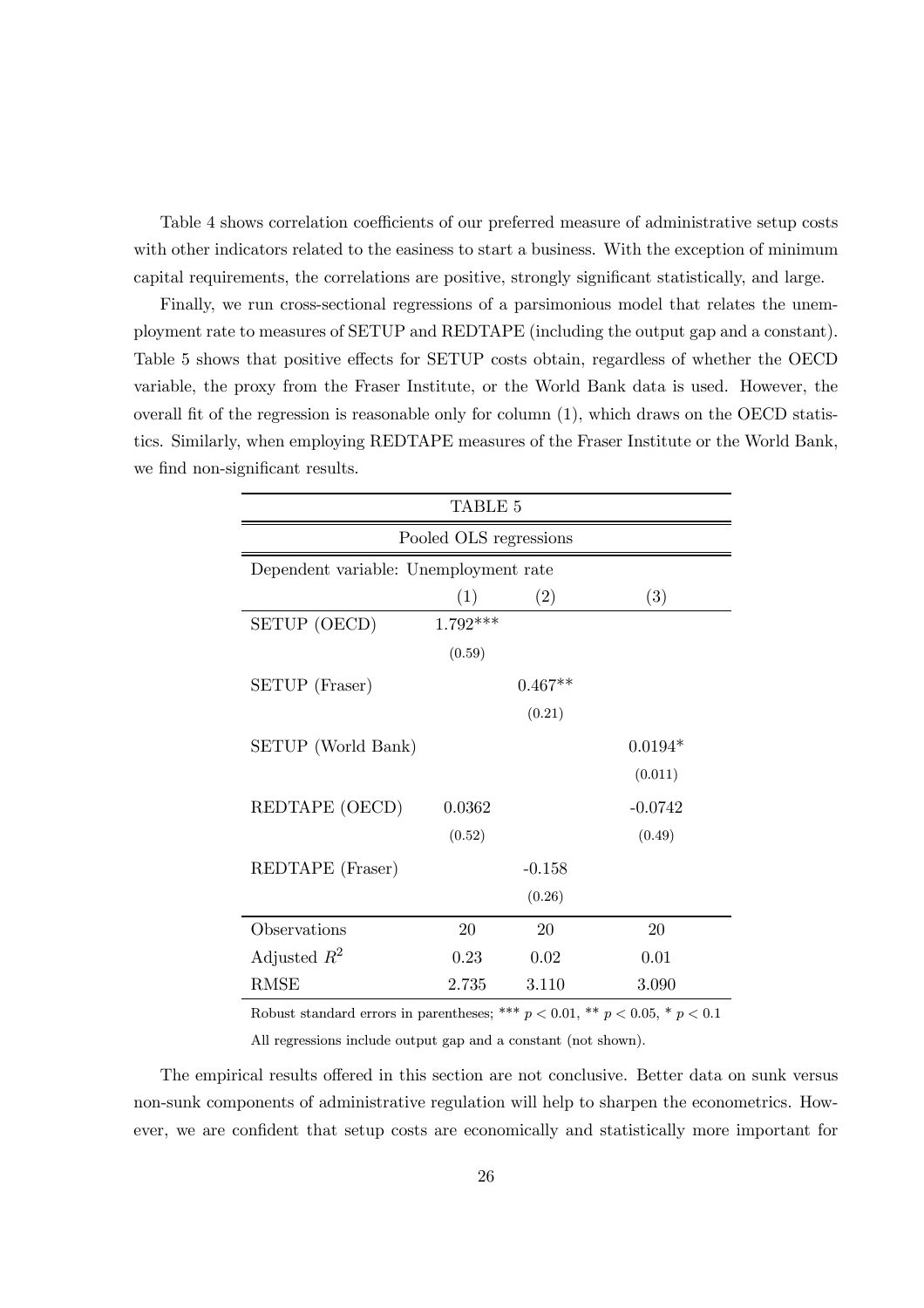unemployment rates than recurring fixed costs.

# 5 Conclusion

In this paper we offer an additional channel through which PMR matters for unemployment. We develop a monopolistic competition model with heterogenous firms, similar to Melitz (2003), and augment it with frictional unemployment. The model allows us to distinguish between regulation of startups on the one hand, and regulation of incumbent firms on the other. We find that the interaction between unemployment and firm selection depends on the type of PMR. Only sufficiently productive firms are able to afford flow fixed costs associated to production and regulation. Hence, the larger those costs, the higher is average productivity and the lower is the rate of unemployment. In contrast, sunk setup costs reduce the intensity of product market competition since fewer firms find it optimal to enter. In turn, less efficient firms survive, average productivity is lower, and unemployment is higher. Thus our analysis suggests that entry regulation matters more for unemployment than administrative regulation of incumbents. This result is politically important because the unemployment effect due to changes in red tape PMR is ambiguous while lower startup costs always lower unemployment. Accordingly, governments would be well-advised to focus on the latter type of PMR.

The implicit assumption in much of the literature following Blanchard and Giavazzi (2003) is that PMR is intrinsically worthless. This is certainly easier to justify for administrative than for economic regulation, since the latter is associated to the correction of market imperfections, such as the protection of consumers, the control of monopoly power, and so on. In our model, even if red tape administrative costs do not address those imperfections, they may nevertheless not be useless. They reduce the equilibrium number of firms, which represents an aggregate saving in spending on fixed cost. This strong result is due to the absence of external economies of scale in the aggregate production function. However, even if the number of varieties is relevant for aggregate productivity, there remains a potential for a beneficial effect from PMR as long as the variety effect is not too strong.

Our model lends itself naturally to several extensions. One obvious direction of research is to follow Melitz (2003) and allow for international trade. It would be interesting to study how the interaction of globalization scenarios with different PMR environments affects labor market outcomes. Another worthwhile extension would look at the transitional dynamics triggered by PMR reform. Finally, we see our empirical results as encouraging first steps towards more elaborated econometric studies on the empirical relevance of the selection effect. More disag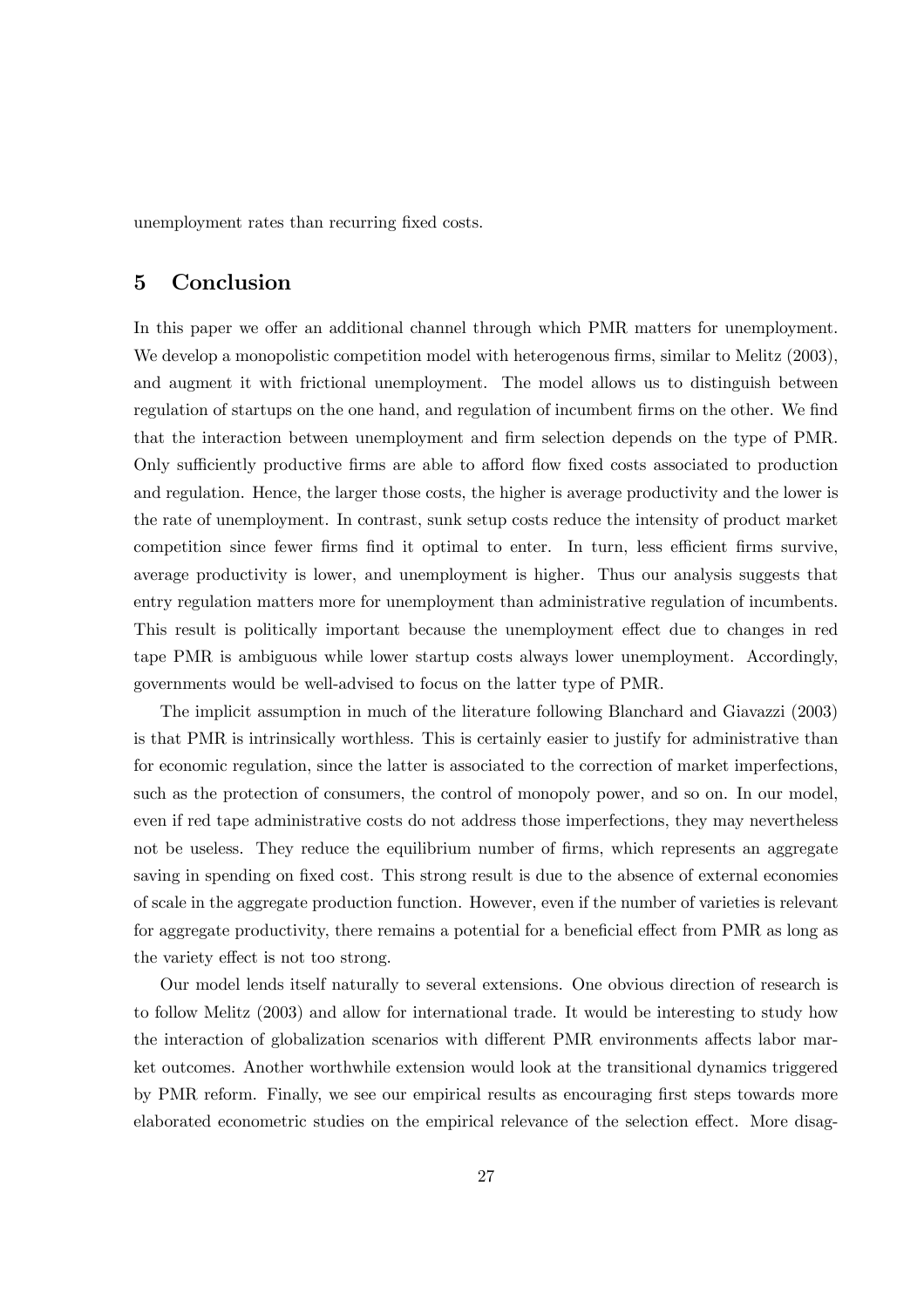gregate evidence on the interaction between PMR and the firm productivity distribution on the one hand, and average productivity and unemployment on the other hand would be clearly desirable. However, we see our empirical results as encouraging first steps.

# References

- [1] Axtell, Robert, (2001), "Zipf Distribution of U.S. Firm Sizes", Science, 293, 1818-20.
- [2] Bartelsman, Eric, Haltiwanger, John, and Stefano Scarpetta, (2004), "Microeconomic Evidence of Creative Destruction in Industrial and Developing Countries", IZA Discussion Paper No. 1374.
- [3] Bassanini, Andrea, and Romain Duval (2006), "Employment Patterns in OECD Countries: Reassessing the Role of Policies and Institutions", OECD Economics Department Working Paper No. 486.
- [4] Bertola, Giuseppe, and Ricardo J. Caballero, (1994), "Cross-Sectional Efficiency and Labour Hoarding in a Matching Model of Unemployment", Review of Economic Studies, vol. 61, 435-56.
- [5] Bertola, Giuseppe, and Pietro Garibaldi, (2001), "Wages and the Size of Firms in Dynamic Matching Models", Review of Economic Dynamics, Vol. 4, 335-368.
- [6] Binmore, Kenneth, Rubinstein, Ariel, and Ashler Wolinsky, (1986), "The Nash Bargaining Solution in Economic Modelling", Rand Journal of Economics, 17, 2, Summer, 176-188.
- [7] Blanchard, Olivier, and F. Giavazzi, (2003), "Macroeconomic Effects of Regulation and Deregulation in Goods and Factor Markets", Quarterly Journal of Economics 118, 879-907.
- [8] Blanchard, Olivier, (2005), "European Unemployment: The Evolution of Facts and Ideas", Working Paper 05-24, MIT, Cambridge.
- [9] Cabral, Luis M. B., and Jose Mata, (2003), "On the Evolution of the Firm Size Distribution: Facts and Theory", American Economic Review 93(4): 1076-1090.
- [10] Cahuc, P., Marque, F., and E.Wasmer, (2004), "A Theory of Wages and Labor Demand With Intrafirm Bargaining and Matching Frictions", Mimeo.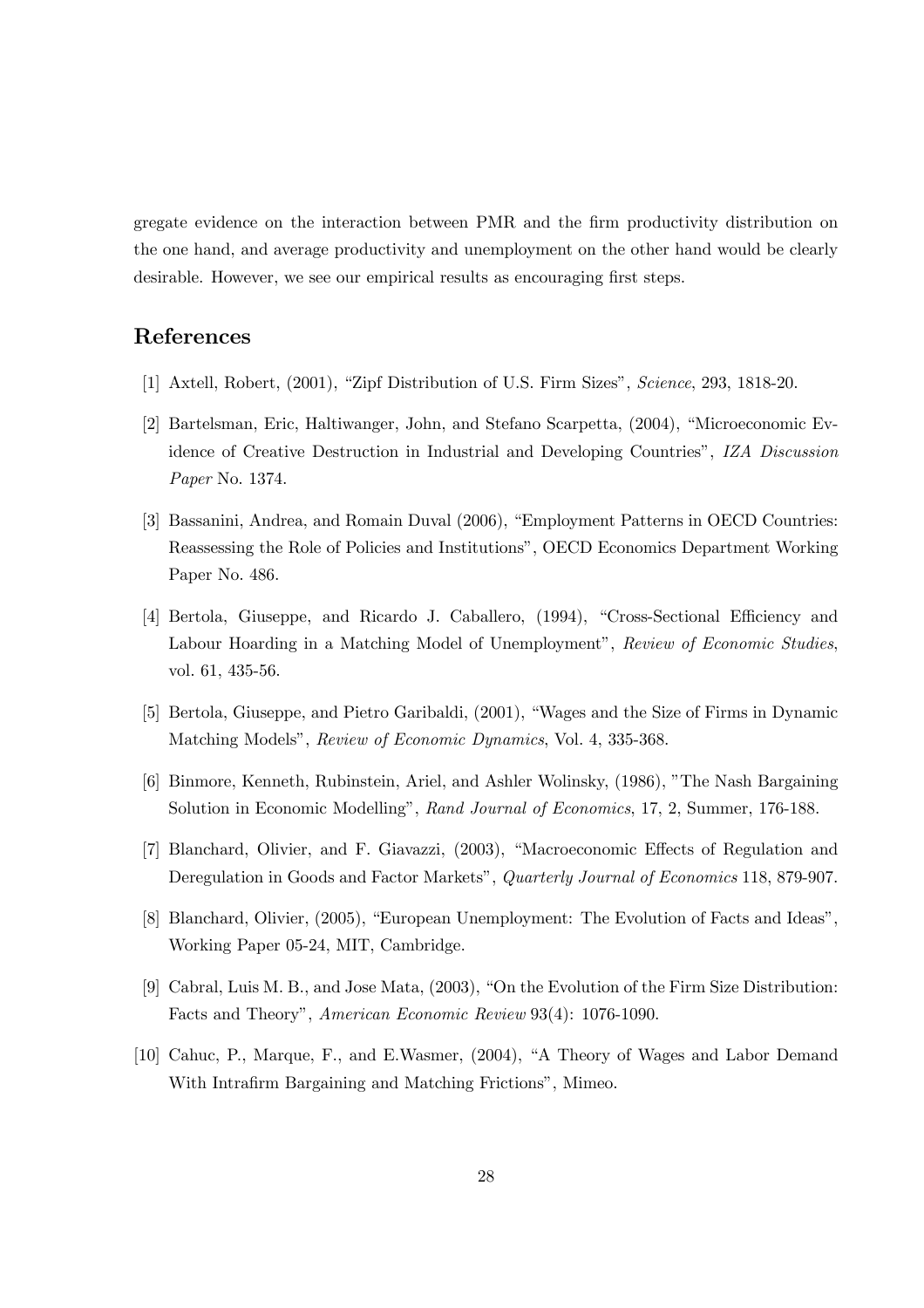- [11] Conway, Paul, Janod, Véronique, and Giuseppe Nicoletti, (2005), " Product Market Regulation in OECD Countries: 1998 to 2003", OECD Economics Department Working Paper No. 419.
- [12] Del Gatto, Massimo, Mion, Giordano, and Gianmarco I. P. Ottaviano, (2006),"Trade Integration, Firm Selection and the Costs of Non-Europe", CEPR Discussion Paper 5730.
- [13] Ebell, Monique, and Christian Haefke, (2006), "Product Market Deregulation and Labor Market Outcomes", IZA Discussion Paper No. 1946.
- [14] Egger, H., and U. Kreickemeier (2006), "Firm Heterogeneity and the Labor Market Effects of Trade Liberalization", mimeo, Zurich University.
- [15] Hall, Robert, (2005), "Employment Fluctuations with Equilibrium Wage Stickiness," American Economic Review, 95(1), 50—65.
- [16] Koeniger, Winfried, and Julien Prat, (2006), "Employment Protection, Product Market Regulation and Firm Selection", IZA Discussion Paper, No. 1960.
- [17] Martins, Joaquim Oliveira, Scarpetta, Stefano, and Dirk Pilat, (1996), "Mark-Up Ratios in Manufacturing Industries: Estimates for 14 OECD Countries", OECD Economics Department Working Papers No.162.
- [18] Melitz, M., (2003), "The impact of trade on intraindustry reallocations and aggregate industry productivity," Econometrica 71, 1695-1725.
- [19] Pissarides, Christopher A., (2000), Equilibrium Unemployment Theory, 2nd edition, Cambridge, Mass: MIT Press.
- [20] Rotemberg, J.J. and M. Woodford, (1995), "Dynamic General Equilibrium Models with Imperfectly Competitive Product Markets," in Thomas Cooley, ed. Frontiers of Business Cycle Research, Princeton University Press, Princeton, NJ.
- [21] Shimer, Robert, (2005), "The Cyclical Behavior of Equilibrium Unemployment and Vacancies", American Economic Review, 95(1), 25—49.
- [22] Stole, L. and J. Zwiebel, (1996a), "Intra-firm Bargaining under Non-Binding Contracts," Review of Economic Studies 63, 375—410.